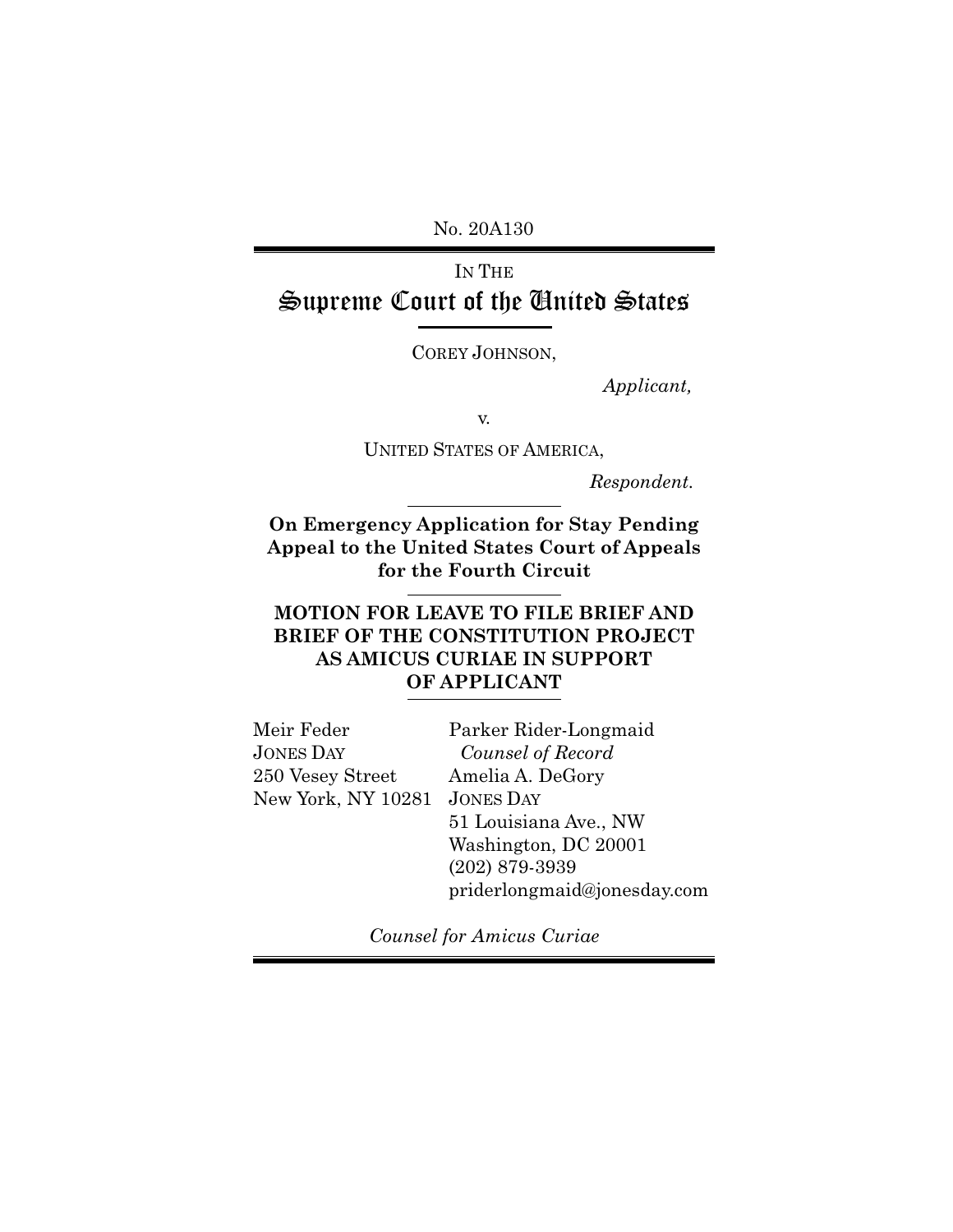#### **MOTION FOR LEAVE TO FILE**

The Constitution Project at the Project On Government Oversight (TCP) seeks leave to file the accompanying brief in support of Corey Johnson's emergency application for a stay of execution pending appeal to the court of appeals.

TCP seeks consensus-based solutions to contemporary constitutional issues, including by working to ensure due process in the criminal justice system. TCP is deeply concerned with the preservation of our fundamental constitutional guarantees, including the Eighth Amendment prohibition on executing prisoners with intellectual disabilities, and ensuring that those guarantees are respected and enforced by all three branches of government. Accordingly, TCP regularly files amicus briefs in this Court and others in cases, like this one, that implicate its nonpartisan positions on constitutional or statutory issues, *see, e.g., Moore v. Texas*, 137 S. Ct. 1039 (2017); *Moore v. Texas*, 139 S. Ct. 666 (2019) (per curiam), in order to better apprise courts of the importance and broad consequences of those issues.

TCP has a strong interest in the proper interpretation of the Federal Death Penalty Act (FDPA). TCP filed an amicus brief on the FDPA issue in this case before the court of appeals below, and also filed an amicus brief on the FDPA before this Court in *Bourgeois v. Watson*, 141 S. Ct. 507 (2020). In *Bourgeois*, Justice Sotomayor, joined by Justice Kagan, dissented from the denial of certiorari and stay of execution, noting that whether the FDPA permits "the United States to 'carr[y] out' a death sentence upon a person who 'is' … intellectually disabled under current diagnostic standards" is "a serious question that is likely to recur."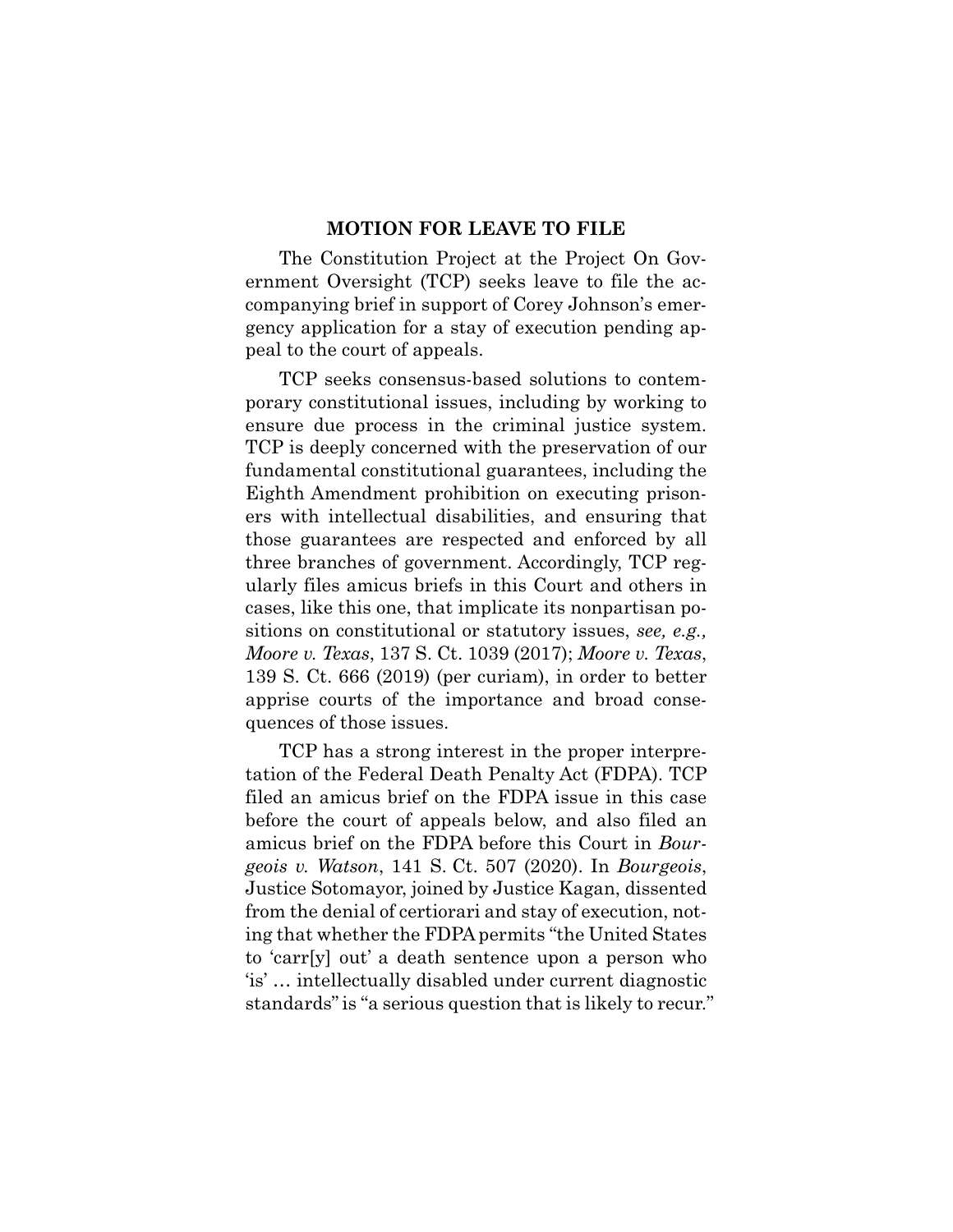*Id.* at 509 (Sotomayor, J., joined by Kagan, J., dissenting from denial of cert. and application for stay). That question has indeed recurred—here, and just one month later—because of the government's last-minute attempt to execute a defendant who, according to multiple experts, is intellectually disabled under modern standards, but who has never had a hearing. *See* C.A. Dkt. 5-1. TCP's proposed amicus brief "may be of considerable help to the Court," Sup. Ct. R. 37.1, because it offers distinct arguments, not developed in depth by the parties, about the FDPA's prohibition on executing defendants with intellectual disabilities.

TCP has a strong interest too in promoting the rule of law and the public's confidence in our justice system. Permitting the government to rush to execute Mr. Johnson, without a hearing, despite the substantial evidence that he is intellectually disabled, and despite the constitutional violation it thus likely would cause, "risk[s] undermining the public's confidence in the judicial process." *Buck v. Davis*, 137 S. Ct. 759, 778 (2017) (quoting *Liljeberg v. Health Servs. Acquisition Corp.*, 486 U.S. 847, 863–64 (1988)). As Judge Wynn put it in dissenting from the court of appeals' 8–7 denial of rehearing en banc, "Johnson makes a compelling statutory argument that the Federal Death Penalty Act, 18 U.S.C. § 3596(c), prohibits his execution," because "newly available evidence convincingly demonstrates that his old IQ score is incorrect and that he is intellectually disabled under current diagnostic standards. But no court has ever considered such evidence." App. 813–14. "[J]ustice must satisfy the appearance of justice." *Liljeberg*, 486 U.S. at 864 (citation omitted). A rush to judgment on an irrevocable penalty does not.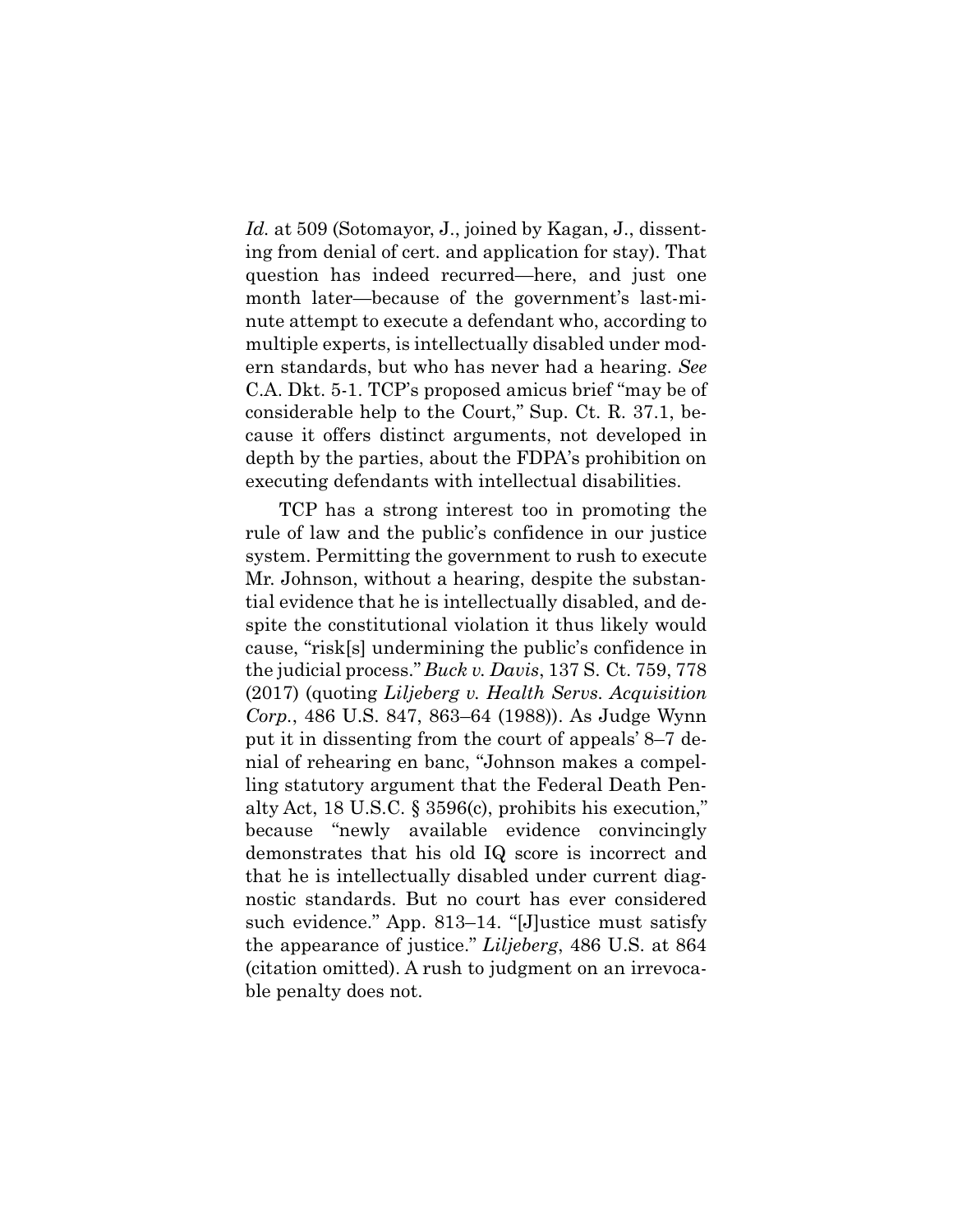Given the expedited consideration of the stay application and the fact that Mr. Johnson's execution is currently scheduled for today, January 14, 2021, TCP respectfully requests leave to file the enclosed brief in support of Mr. Johnson's application for stay of execution, and without ten days' advance notice to the parties of intent to file. *See* Sup. Ct. R. 37.2(a). The court of appeals denied Mr. Johnson's motion for a stay of execution on January 12, 2021; Mr. Johnson filed a petition for rehearing en banc on January 13, 2021; and the court of appeals denied that petition by a vote of 8–7, and Mr. Johnson filed his stay application before this Court, on January 14, 2021.

Counsel for Mr. Johnson has consented to the filing of this brief without ten days' advance notice. Counsel for the government has indicated that the government does not oppose the filing of this brief without that notice.

#### **CONCLUSION**

The Court should grant leave to file the accompanying amicus brief in support of Corey Johnson's emergency application for stay of execution.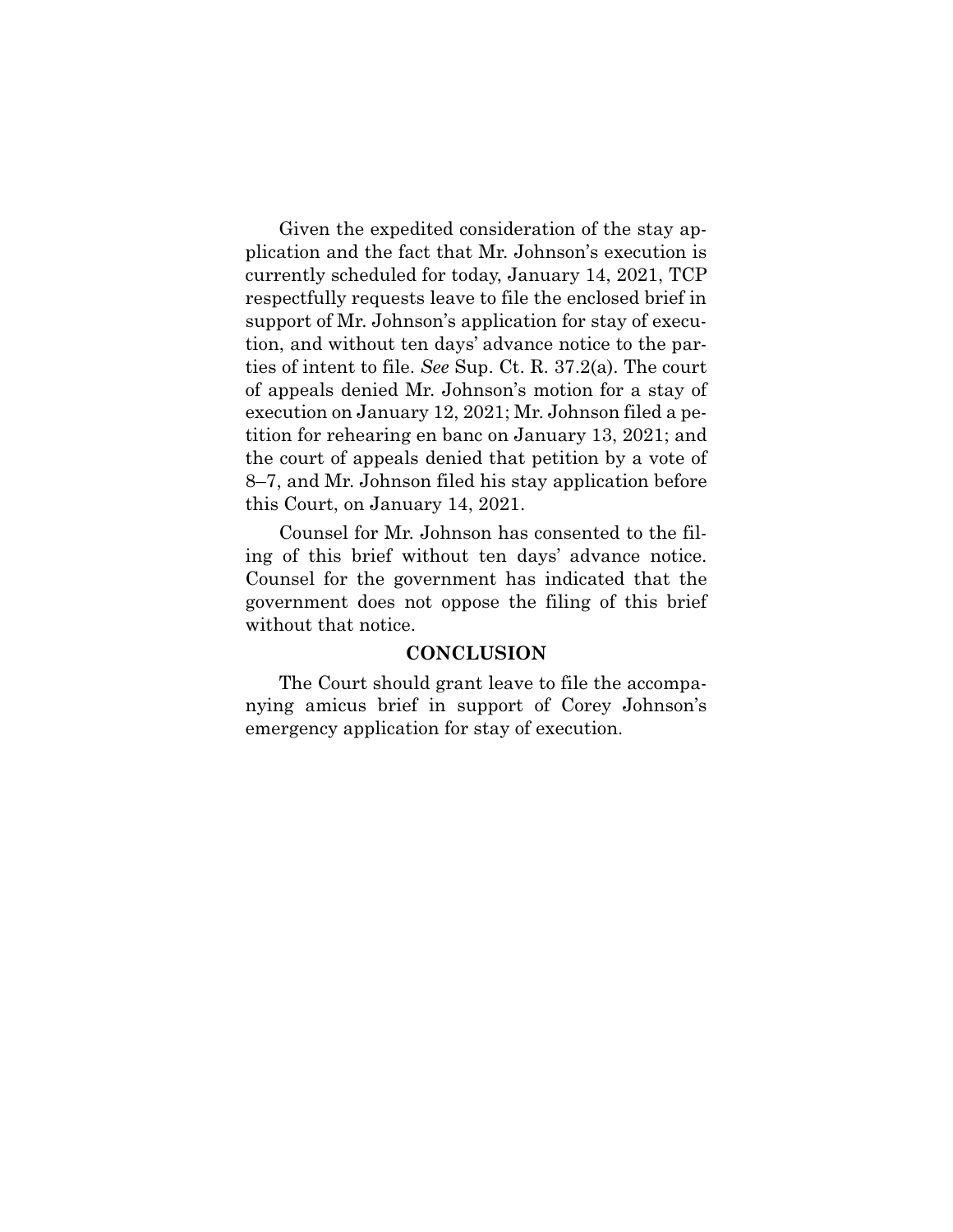| January 14, 2021 |  |  |
|------------------|--|--|
|------------------|--|--|

Respectfully submitted,

Meir Feder JONES DAY 250 Vesey Street New York, NY 10281 JONES DAY

Parker Rider-Longmaid *Counsel of Record*  Amelia A. DeGory 51 Louisiana Ave., NW Washington, DC 20001 (202) 879-3939 priderlongmaid@jonesday.com

*Counsel for Amicus Curiae*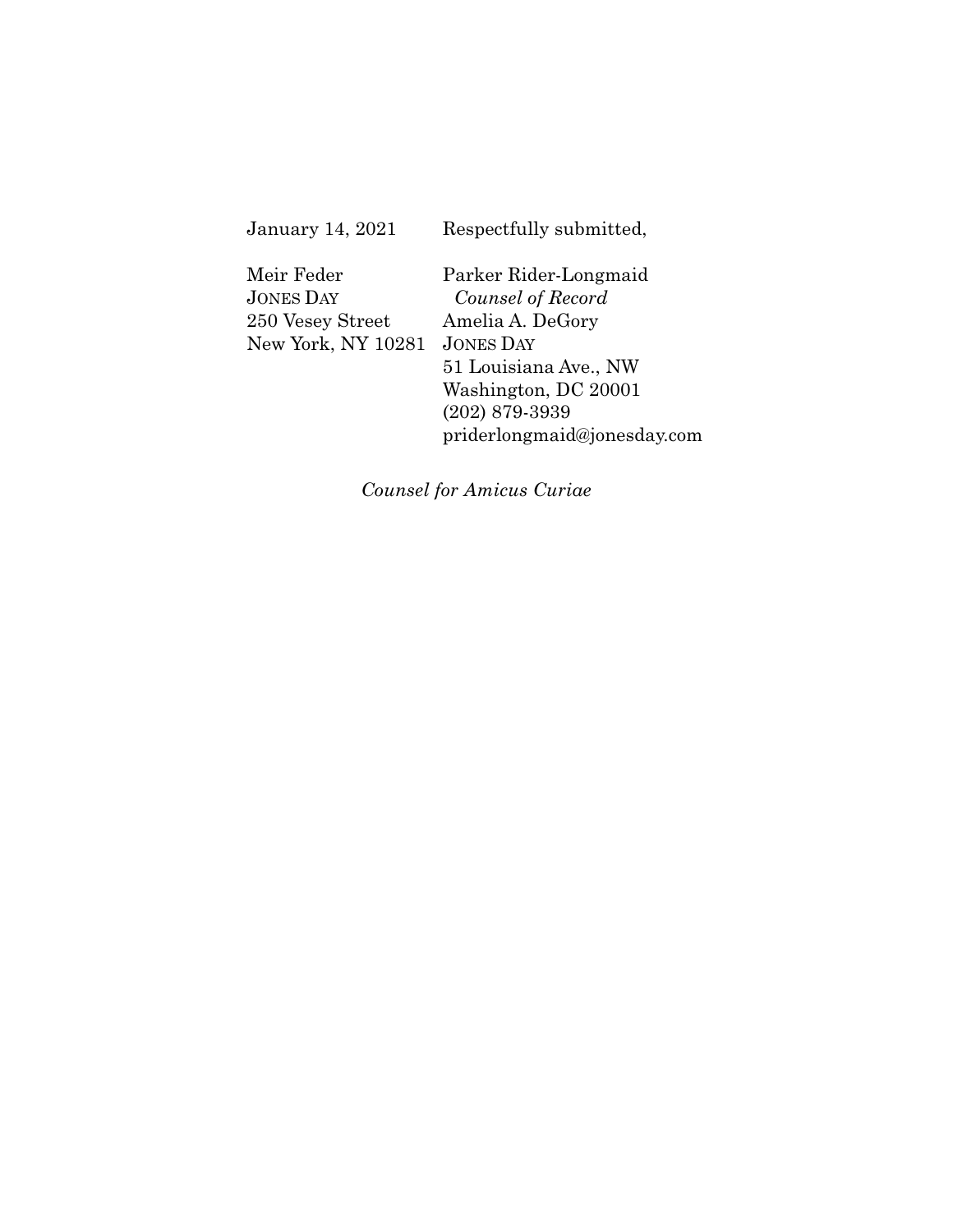# **TABLE OF CONTENTS**

|           | INTEREST OF AMICUS CURIAE1                                                                                                                                                |
|-----------|---------------------------------------------------------------------------------------------------------------------------------------------------------------------------|
|           |                                                                                                                                                                           |
|           |                                                                                                                                                                           |
| А.        | The FDPA's plain text forbids<br>executing a person who "is"<br>intellectually disabled under<br>standards applicable at the time<br>the execution will be "carried out"6 |
|           | Congress' deliberate use of the<br>1.<br>present tense precludes<br>execution of someone who "is<br>mentally retarded" as assessed<br>at the time of execution7           |
|           | 2.<br>Fundamental interpretive<br>principles confirm that<br>Congress deliberately used                                                                                   |
| <b>B.</b> | The FDPA's structure and context<br>confirm that Congress intended a<br>present-tense assessment of<br>intellectual disability under current                              |
|           | Congress distinguished between<br>1.<br>imposition and implementation<br>of a death sentence throughout                                                                   |

i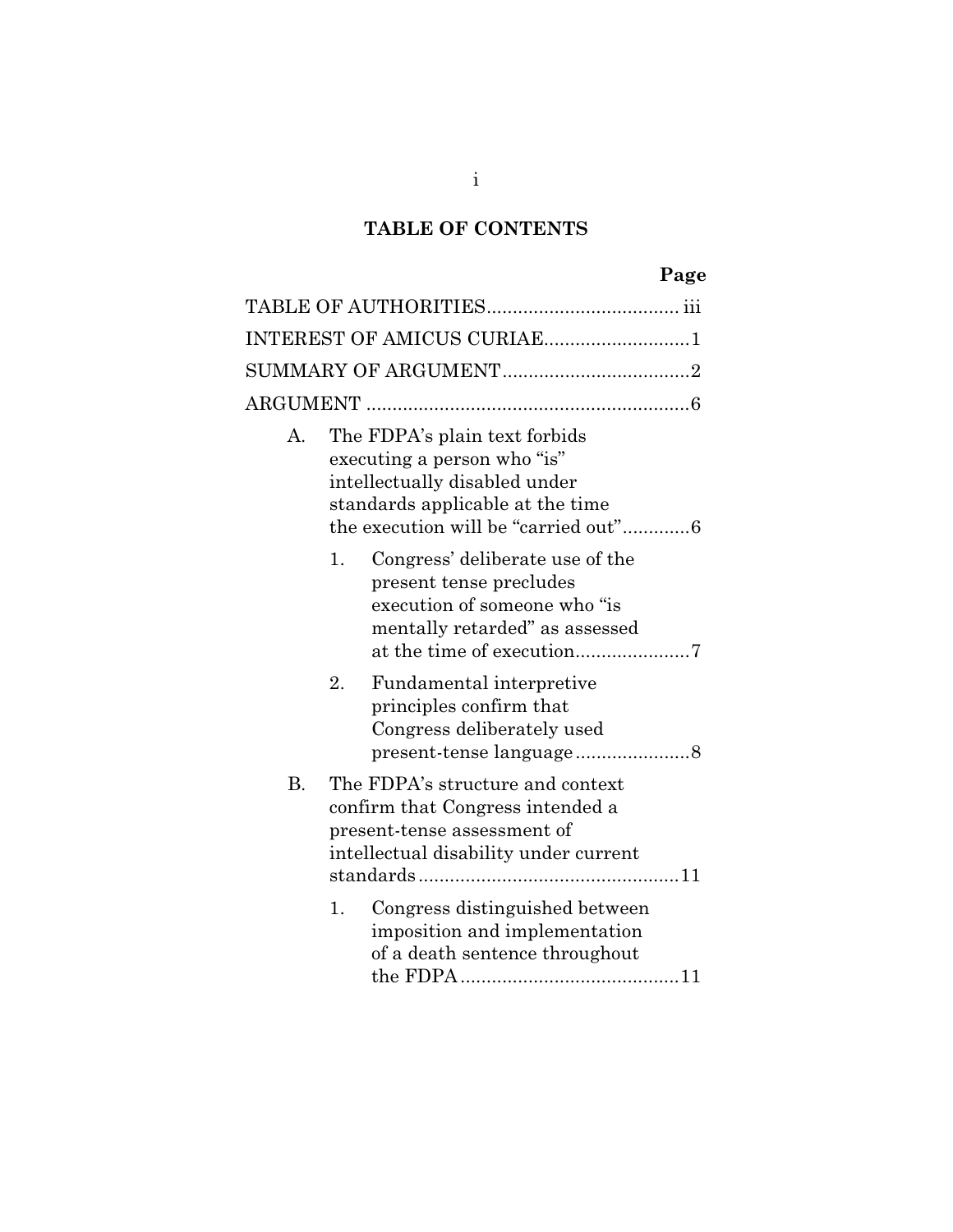# **TABLE OF CONTENTS**

# (continued)

|    | 2.<br>Congress' re-enactment of the<br>ADAA's intellectual-disability<br>bar in the FDPA against the<br>backdrop of Penry v. Lynaugh<br>confirms that Congress<br>intended a present-tense |  |
|----|--------------------------------------------------------------------------------------------------------------------------------------------------------------------------------------------|--|
|    | The FDPA's design and purpose<br>3.<br>reflect Congress' desire to<br>ensure that capital punishment<br>would be administered fairly15                                                     |  |
| C. | By amending the FDPA after <i>Atkins</i><br>v. Virginia, Congress indicated that<br>it expected intellectual disability to<br>be assessed under current standards16                        |  |
| D. | Constitutional avoidance principles<br>too support a present-tense<br>assessment of intellectual disability<br>under current standards21                                                   |  |
| Е. | Given the proper construction of the<br>FDPA, the district court erred in<br>concluding that Mr. Johnson should<br>have pressed his intellectual-                                          |  |
|    |                                                                                                                                                                                            |  |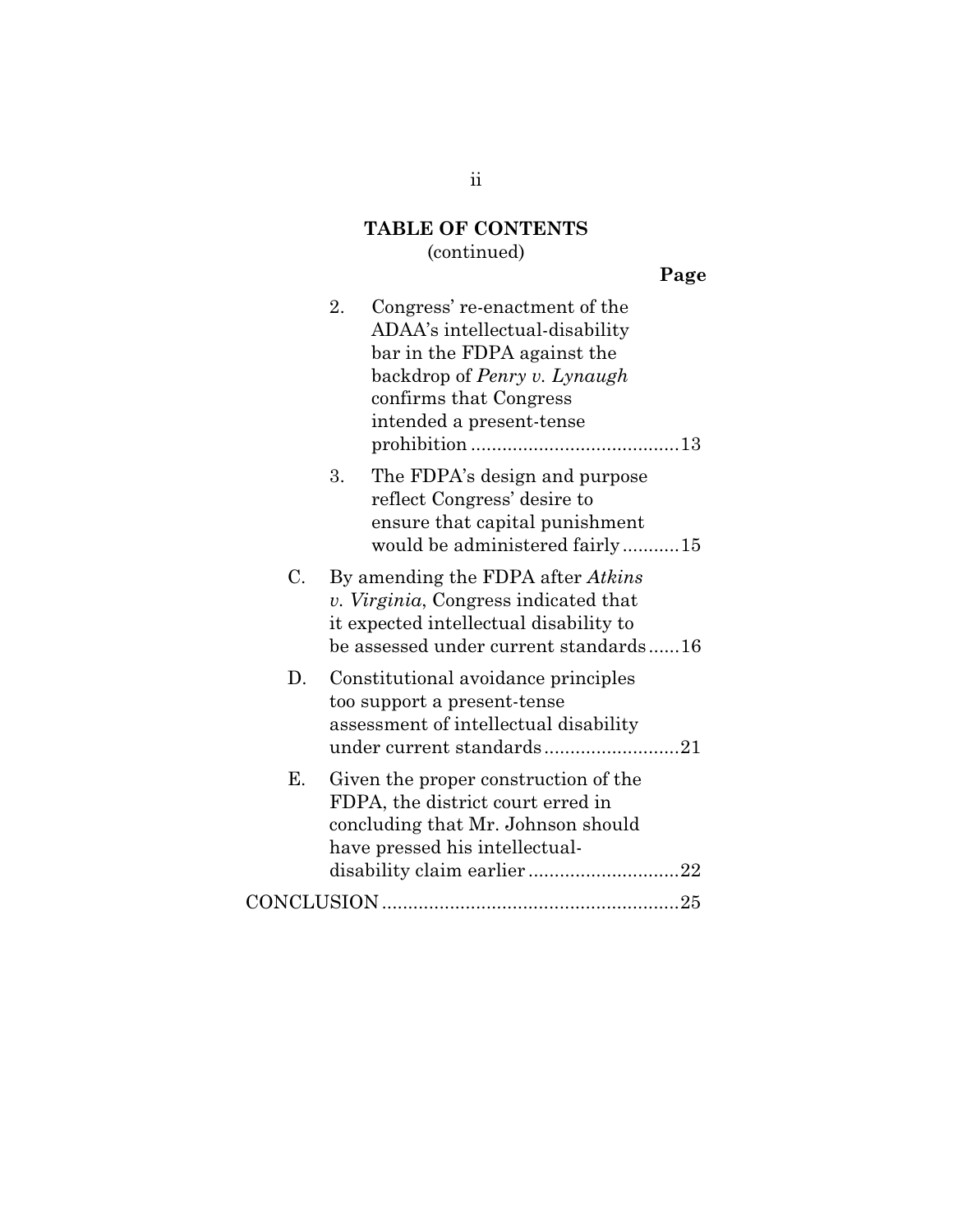# **TABLE OF AUTHORITIES**

# **Page(s)**

# **CASES**

| Atkins v. Virginia,                                             |
|-----------------------------------------------------------------|
| Barrett v. United States,                                       |
| Bostock v. Clayton County,                                      |
| Bourgeois v. Watson,                                            |
| Carr v. United States,                                          |
| Comcast Corp. v. Nat'l Ass'n of African<br>Am.–Owned Media,     |
| Culbertson v. Berryhill,                                        |
| Ford v. Wainwright,                                             |
| Forest Grove Sch. Dist. v. T.A.,                                |
| Furman v. Georgia,<br>408 U.S. 238 (1972) (per curiam) 12       |
| Gwaltney of Smithfield, Ltd. v.<br>Chesapeake Bay Found., Inc., |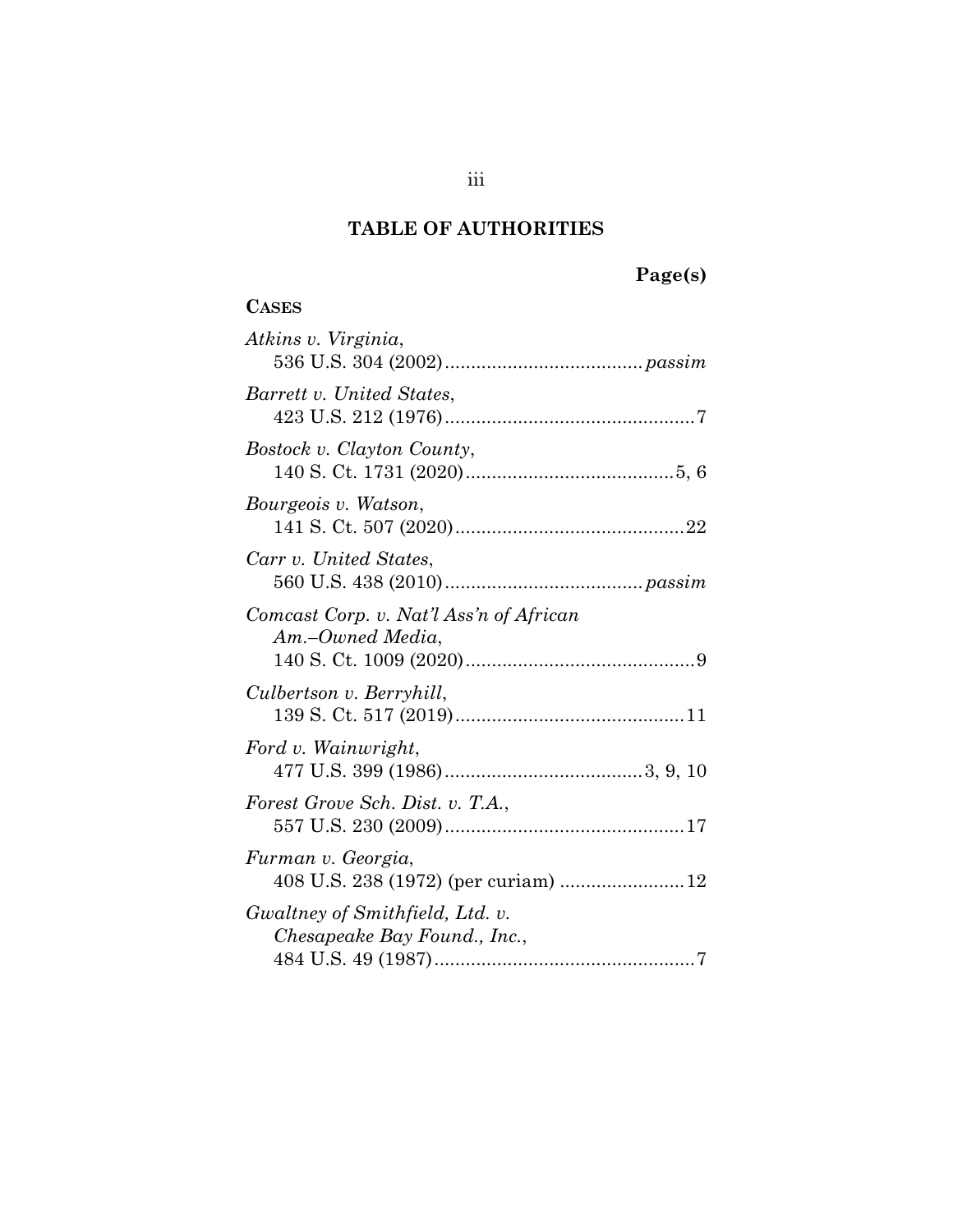# **TABLE OF AUTHORITIES**  (continued)

**Page(s)** 

| Hall v. Florida,                                            |
|-------------------------------------------------------------|
| Kansas v. Crane,                                            |
| Lagos v. United States,                                     |
| Lorillard v. Pons,                                          |
| Merck & Co. v. Reynolds,                                    |
| Moore v. Texas,                                             |
| Moore v. Texas,<br>139 S. Ct. 666 (2019) (per curiam) 1, 21 |
| Nijhawan v. Holder,                                         |
| Penry v. Lynaugh,                                           |
| Porter v. Nussle,                                           |
| Russello v. United States,                                  |
| Shoop v. Hill,<br>139 S. Ct. 504 (2019) (per curiam) 22     |
| Trop v. Dulles,                                             |

iv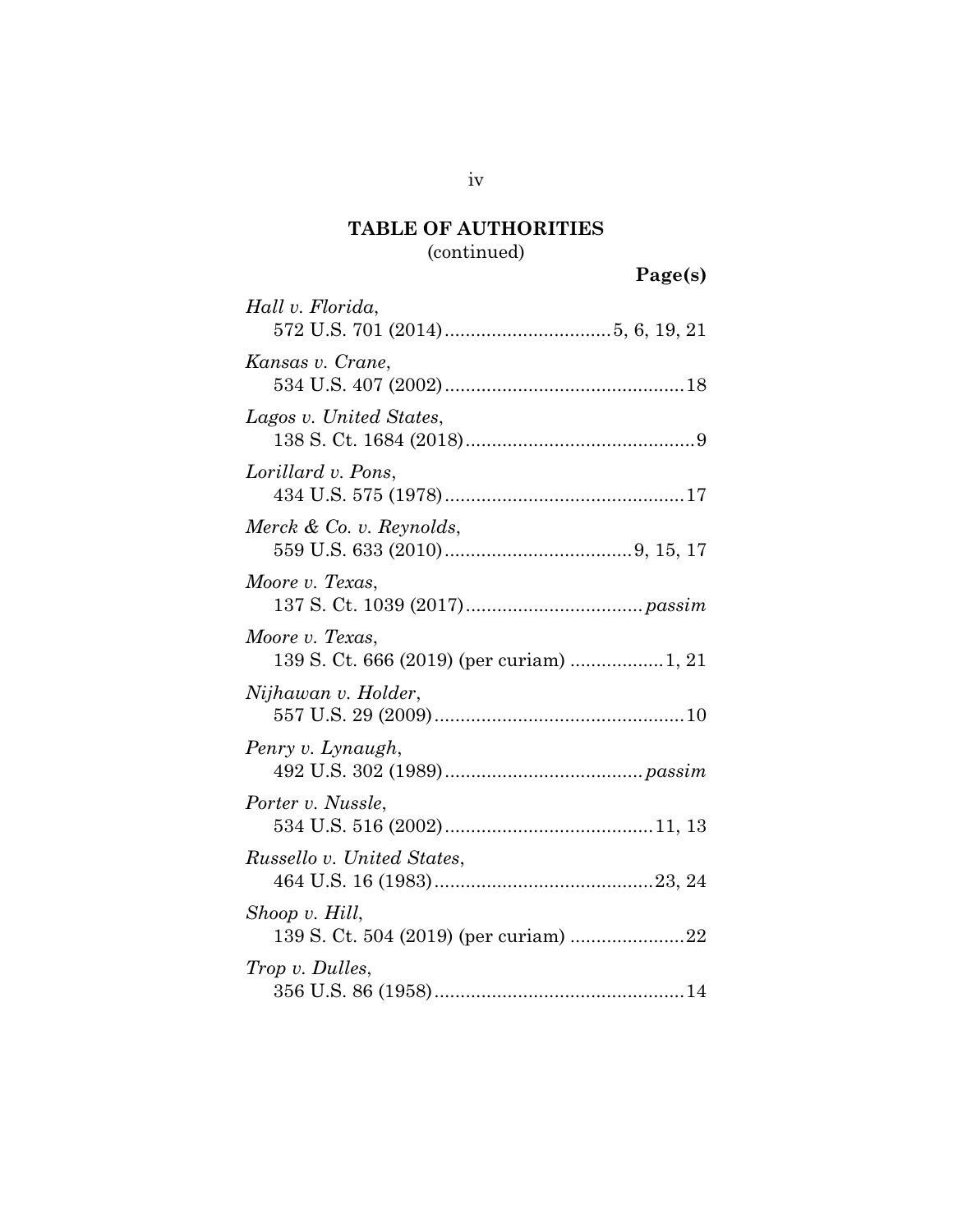# **TABLE OF AUTHORITIES**  (continued)

| United States v. Briggs,                                                         |
|----------------------------------------------------------------------------------|
| United States v. Texas,                                                          |
| <b>STATUTES</b>                                                                  |
|                                                                                  |
|                                                                                  |
|                                                                                  |
|                                                                                  |
|                                                                                  |
|                                                                                  |
|                                                                                  |
|                                                                                  |
|                                                                                  |
| Adam Walsh Child Protection and Safety<br>Act of 2006, Pub. L. No. 109-248, 120  |
| Anti-Drug Abuse Act of 1988, Pub. L.<br>No. 100-690, 102 Stat. 4390, 21          |
| Criminal Law Technical Amendments Act<br>of 2002, Pub. L. No. 107-273, 116 Stat. |
|                                                                                  |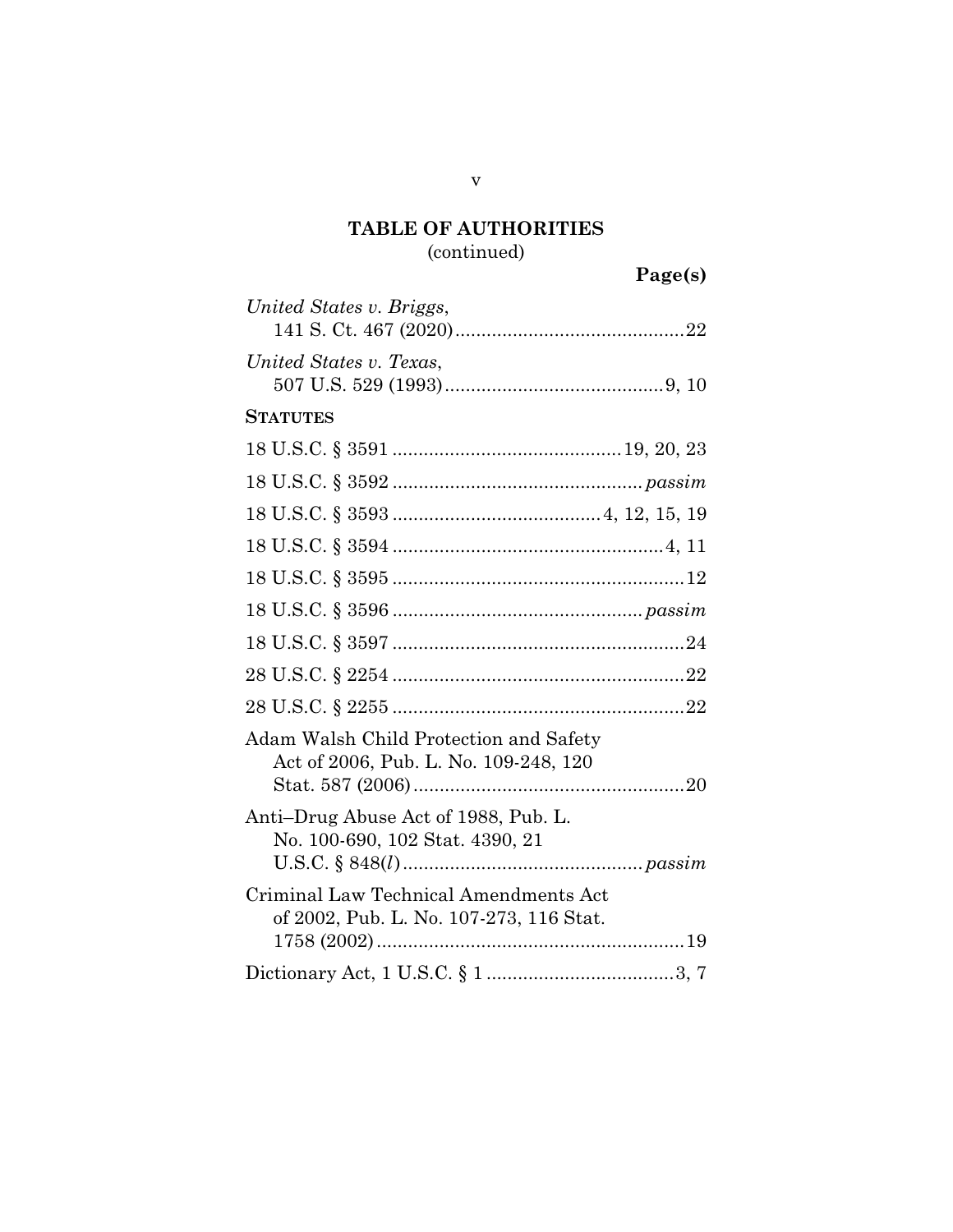# **TABLE OF AUTHORITIES**  (continued)

**Page(s)** 

### **OTHER AUTHORITIES**

| American Psychiatric Association,    |  |
|--------------------------------------|--|
| Diagnostic and Statistical Manual of |  |
|                                      |  |
|                                      |  |
|                                      |  |
|                                      |  |
|                                      |  |

vi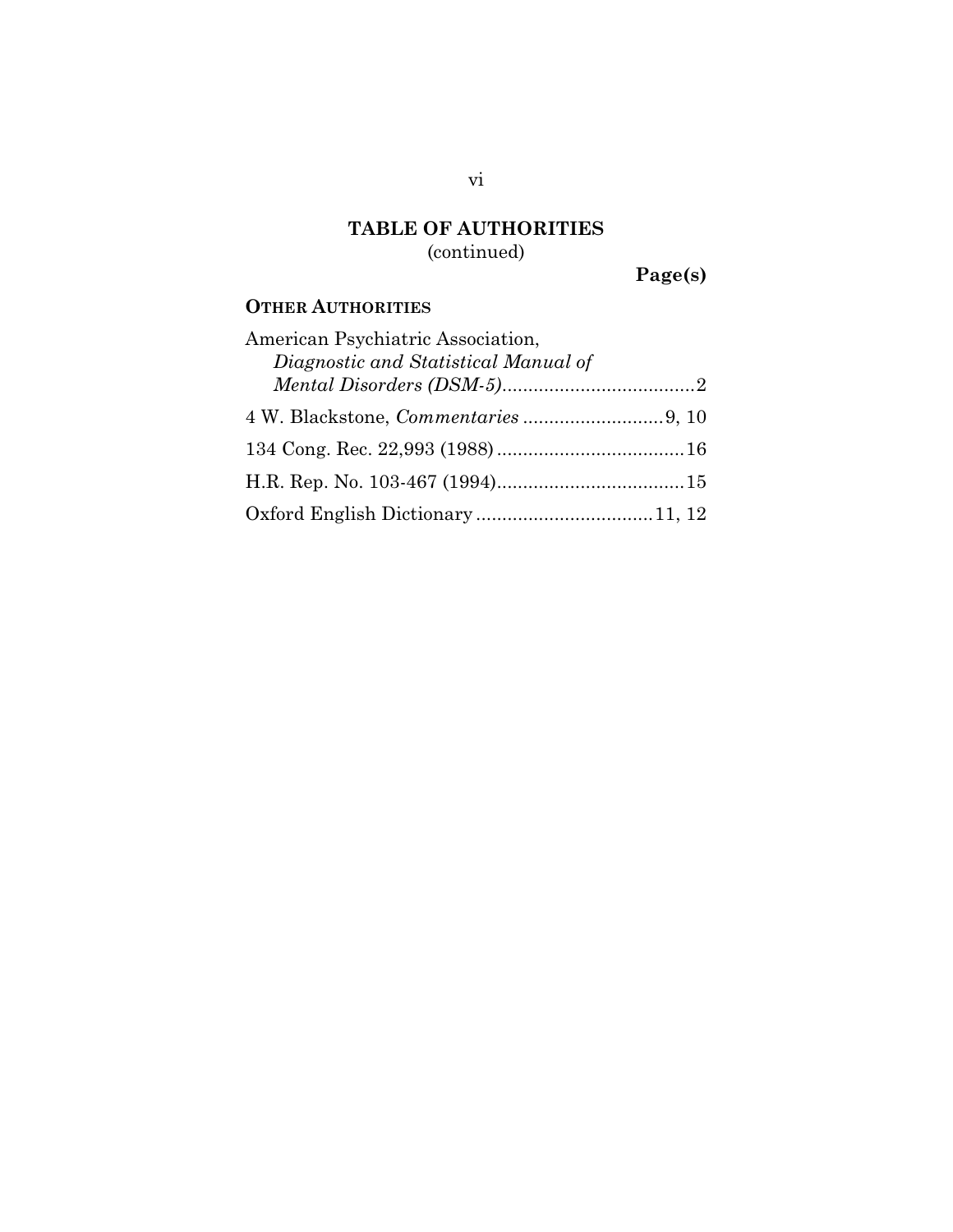#### **INTEREST OF AMICUS CURIAE**

The Constitution Project at the Project On Government Oversight (TCP) seeks consensus-based solutions to contemporary constitutional issues, including by working to ensure due process in the criminal justice system. TCP is deeply concerned with the preservation of our fundamental constitutional guarantees and ensuring that those guarantees are respected and enforced by all three branches of government, particularly when the government seeks to impose an irrevocable punishment like the death penalty. Accordingly, TCP regularly files amicus briefs in this Court and other courts in cases, like this one, that implicate its nonpartisan positions on constitutional or statutory issues, *see, e.g.*, *Moore v. Texas*, 137 S. Ct. 1039 (2017); *Moore v. Texas*, 139 S. Ct. 666 (2019) (per curiam), in order to better apprise courts of the importance and broad consequences of those issues.1

 <sup>1</sup> Consistent with Rule 37.2(a), counsel for Mr. Johnson consented in writing to the filing of this brief, and counsel for the United States indicated in writing that the government does not oppose the filing of this brief. No counsel for any party authored this brief in whole or in part, and no person or entity other than amicus curiae or its counsel made a monetary contribution to the preparation or submission of this brief.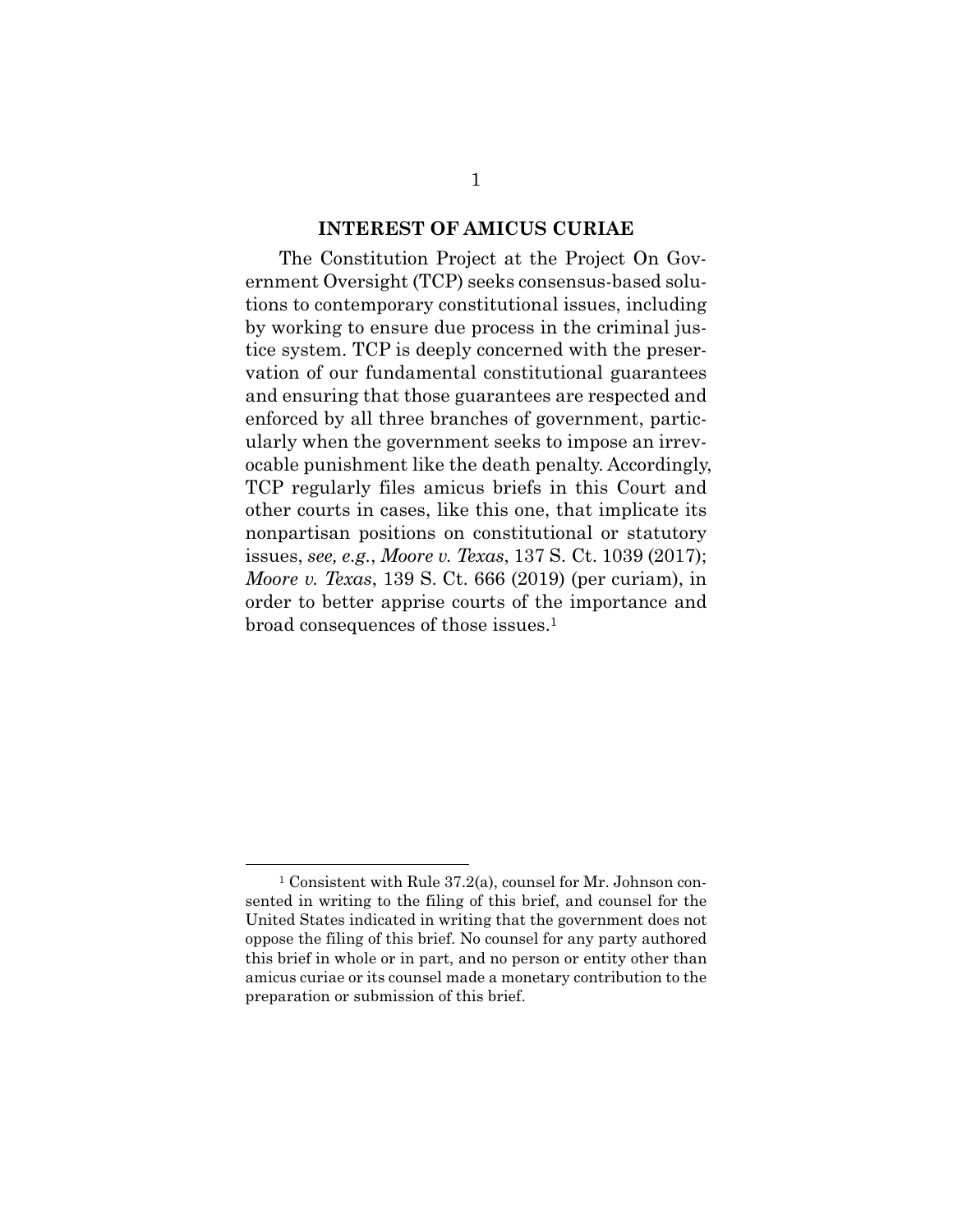#### **SUMMARY OF ARGUMENT**

The Federal Death Penalty Act of 1994 (FDPA) commands that "[a] sentence of death shall not be carried out upon a person who is mentally retarded." 18 U.S.C. § 3596(c). That present-tense language—focusing on the time of execution rather than the time the sentence is imposed—means what it says: The federal government may not execute a defendant if he is intellectually disabled when the sentence will be "carried out." That language—as the structure and history of the statute, plus constitutional avoidance principles, confirm—requires assessing the defendant under current legal and diagnostic standards.2

The district court here disagreed, reasoning that because intellectual disability is a "permanent condition," and the court of appeals denied in 2004 an intellectual-disability claim Mr. Johnson brought in 1998, the intellectual-disability claim Mr. Johnson seeks to bring here under § 3596(c) would be barred by "res judicata." App. 276, 280–81. Not so. The claim Mr. Johnson brings today under  $\S 3596(c)$  is not the same claim he brought in 1998. The legal and diagnostic standards for assessing intellectual disability have advanced significantly since then. And § 3596(c) requires a present-tense assessment of disability at the time of execution—an assessment under current legal and diagnostic standards.

Start with the statute's text. The very first provision of the U.S. Code "ascribes significance to verb

 <sup>2</sup> Except when quoting, this brief uses the term "intellectually disabled" rather than the term "mentally retarded," consistent with the American Psychiatric Association's *Diagnostic and Statistical Manual of Mental Disorders (DSM-5)*.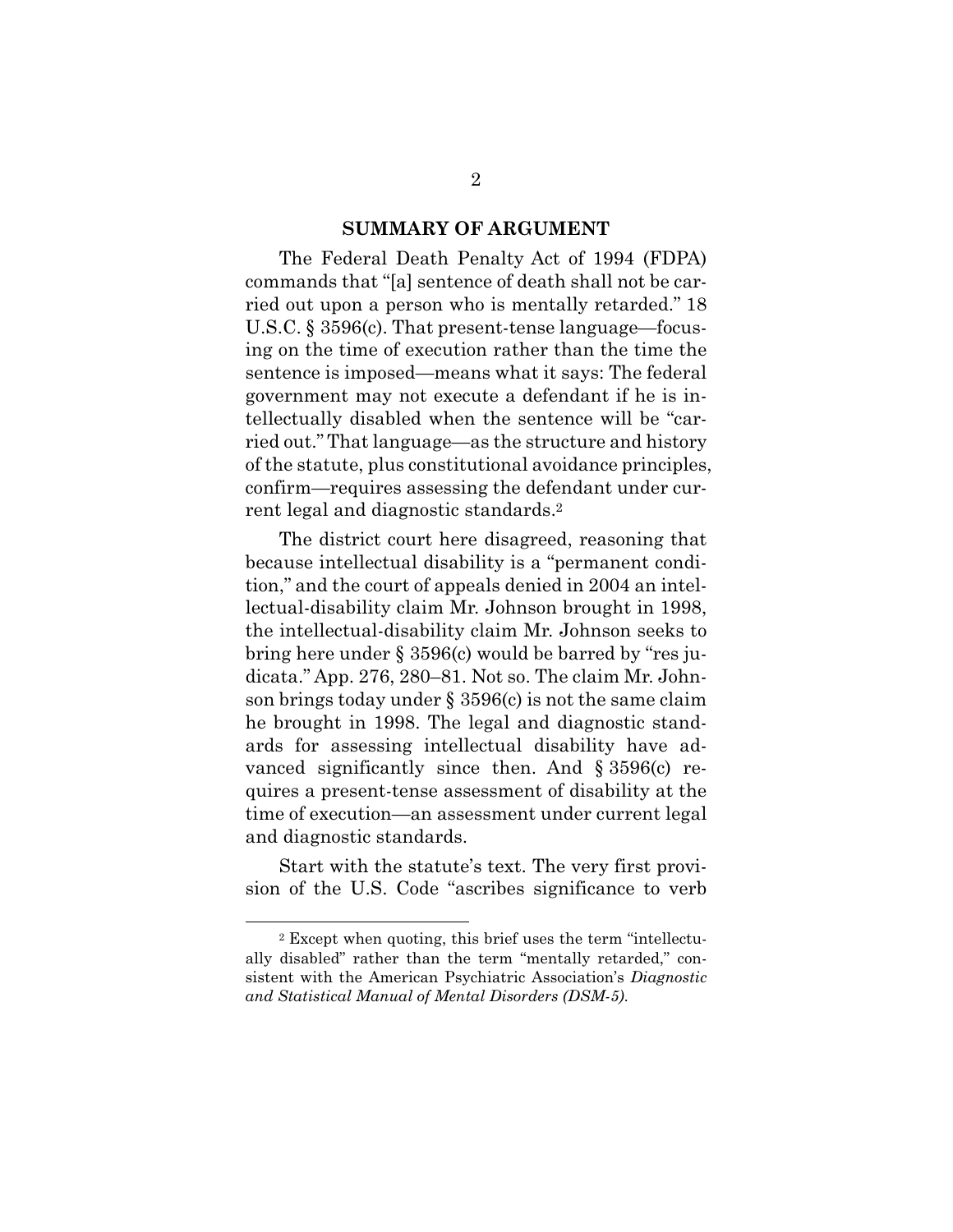tense." *Carr v. United States*, 560 U.S. 438, 448 (2010) (discussing the Dictionary Act, 1 U.S.C. § 1). Presenttense language is especially telling where it contrasts with past-tense language appearing elsewhere in a statute. *See id.* at 450. And here, although Congress used the past tense to refer to numerous past-tense determinations under the FDPA, *see, e.g.*, 18 U.S.C. § 3592(a)(2) ("defendant *was* under unusual and substantial duress" (emphasis added)); *id.* § 3592(b)(3) ("defendant knowingly *created* a grave risk of death to another person" (emphasis added)), it prohibited "*carry[ing] out*" the execution of "a person who *is* mentally retarded," *id.* § 3596(c) (emphases added). That plain language prohibits executing a person who is at the time the execution is carried out—intellectually disabled.

Consider too the other prohibitions on execution that accompany the intellectual-disability prohibition. Section 3596 also provides that "[a] sentence of death shall not be carried out upon a woman while she is pregnant," *id.* § 3596(b), or "upon a person who, as a result of mental disability, lacks the mental capacity to understand the death penalty and why it *was imposed* on that person," *id.* § 3596(c) (emphasis added). Pregnancy can be evaluated *only* in the present; likewise, mental competence *must* be assessed in the present under both this Court's precedent and the common law, even if the defendant was competent when the death sentence was imposed. *Ford v. Wainwright*, 477 U.S. 399, 406–08 (1986). By placing those similarly worded provisions side-by-side, Congress indicated that it expected congruous present-tense assessments at the time of execution for all three conditions.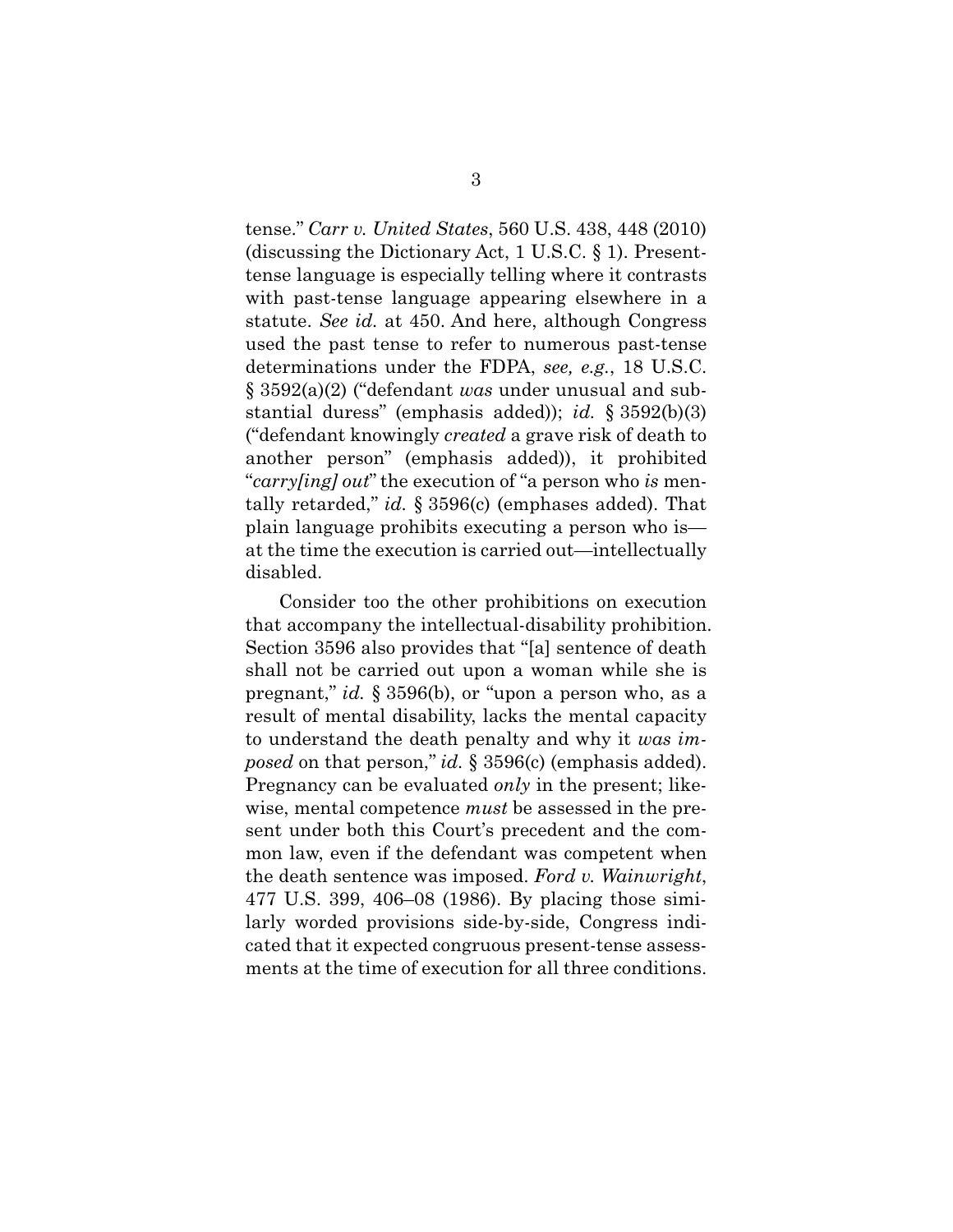The FDPA's structure confirms that Congress' use of present-tense language was intentional. The intellectual-disability prohibition appears in a section entitled "*Implementation* of a sentence of death." 18 U.S.C. § 3596 (emphasis added). But "*Imposition* of a sentence of death" is the subject of an earlier provision, *id.* § 3594 (emphasis added), as is the "Special hearing to determine whether a sentence of death is justified," *id.* § 3593, based on "Mitigating and aggravating factors to be considered in determining whether a sentence of death is justified," *id.* § 3592.

Congress' choice to require the intellectual-disability assessment at implementation was no accident. Even before the FDPA, the Anti–Drug Abuse Act of 1988 (ADAA), Pub. L. No. 100-690, § 700(*l*), 102 Stat. 4390, 21 U.S.C. § 848(*l*), contained what would become the FDPA's intellectual-disability prohibition, and likewise paired it with a present-tense bar on execution of mentally incompetent defendants. 21 U.S.C. § 848(*l*) (1988). Intellectual disability was *not* a mitigating factor at sentencing. *See id.* § 848(m). In *Penry v. Lynaugh*, 492 U.S. 302, 324–30 (1989), however, this Court held that the Eighth Amendment required consideration of intellectual disability merely as mitigating evidence weighing against imposition of the death penalty. Congress responded in the FDPA by staying its course, readopting § 848(*l*)'s language verbatim in  $\S 3596(c)$ .

Congress' choice to require a time-of-execution assessment matters. Although the underlying impairments are permanent, the intellectual-disability inquiry is not. This Court's decisions leave no doubt on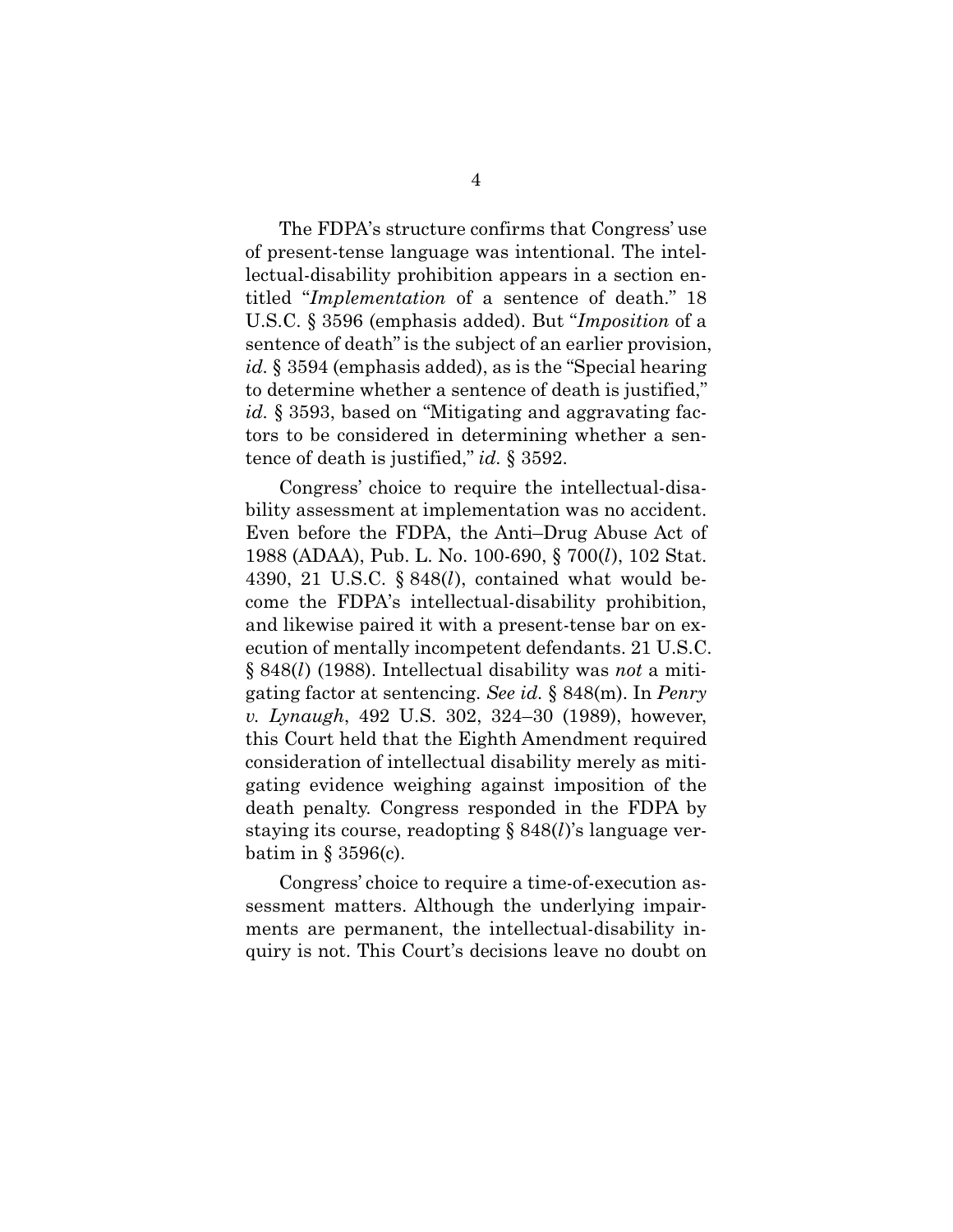that score. And Congress endorsed that understanding of advancing standards by amending the FDPA against the backdrop of this Court's precedent.

Specifically, beginning with *Atkins v. Virginia*, 536 U.S. 304, 321 (2002), the Court's decisions have established that the test for assessing intellectual disability will evolve as the clinical authorities continue to refine the relevant diagnostic standards and the Court continues to provide guidance on the law. *See also Moore v. Texas*, 137 S. Ct. 1039, 1049–53 (2017); *Hall v. Florida*, 572 U.S. 701, 710–14, 721–23 (2014). In *Atkins*, the Court held that executing persons with intellectual disability violates the Eighth Amendment. The Court noted that the FDPA "prohibited any individual with mental retardation from being sentenced to death *or executed*." *Atkins*, 536 U.S. at 314 n.10 (emphasis added). It further relied on national consensus, with definitions that "generally conform to the clinical definitions" set out by clinical authorities. *Id.* at 308 n.3, 317 n.22. Having established the importance of focusing on standards "that currently prevail," as informed by ever-advancing clinical guidelines, the Court left "to the State[s] the task of developing appropriate ways to enforce the constitutional restriction." *Id.* at 311, 317.

Congress amended the FDPA twice after *Atkins*. But it never revisited its prohibition on "carr[ying] out" a death sentence on "a person who is mentally retarded." 18 U.S.C. § 3596(c). That is because Congress had already made its choice, consistent with this Court's understanding of intellectual disability and the FDPA's time-of-execution prohibition. As "the words on the page" provide, *Bostock v. Clayton County*, 140 S. Ct. 1731, 1738 (2020), the federal government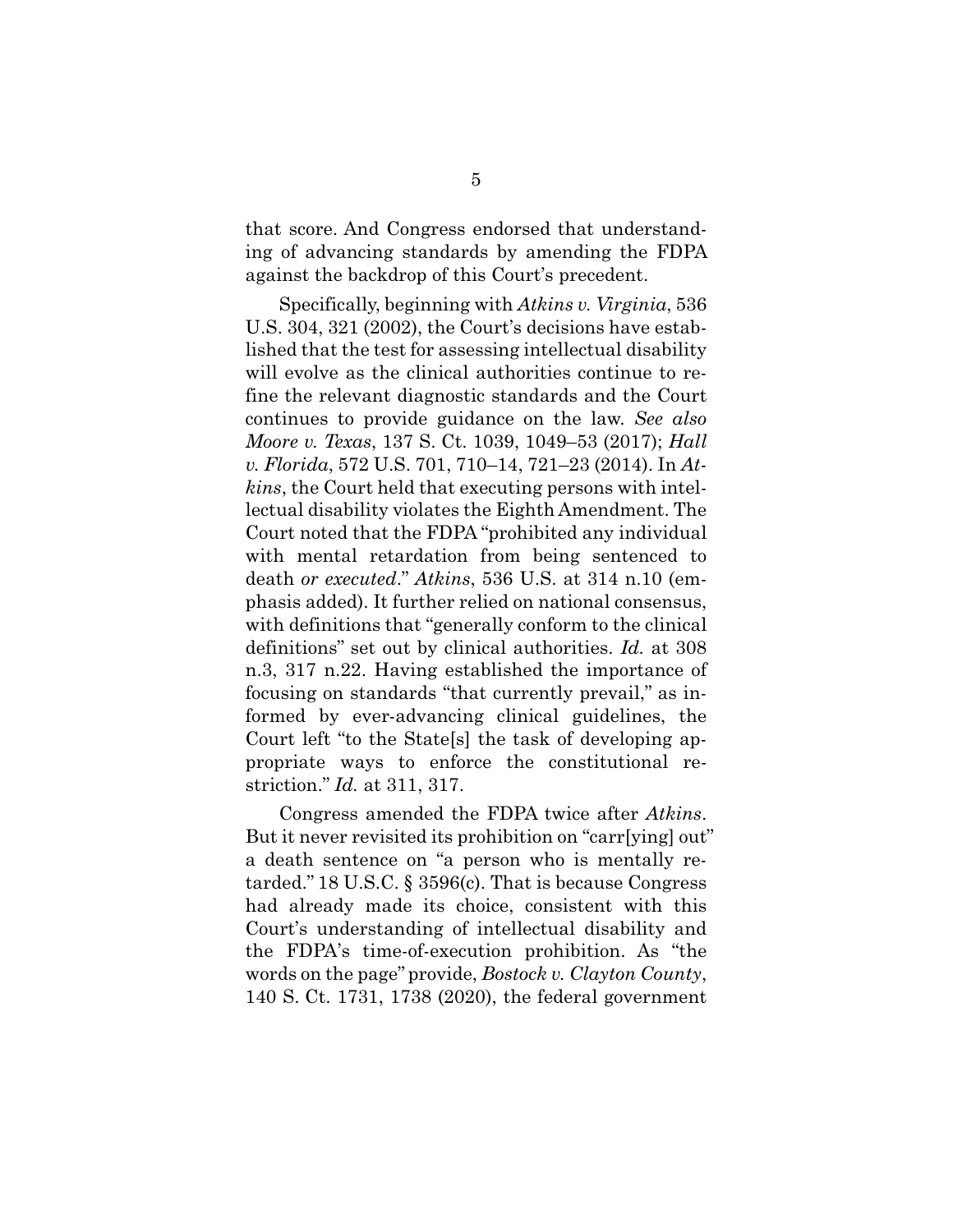may not execute someone who is intellectually disabled under standards prevailing when the execution will "be carried out."

Constitutional avoidance principles bolster that reading. The Eighth Amendment prohibits the execution of "*any* intellectually disabled individual." *Moore*, 137 S. Ct. at 1048 (quoting *Atkins*, 536 U.S. at 321). And it requires attention to "[t]he medical community's current standards." *Id.* at 1053. Failing to assess intellectual disability under standards current at the time of execution "creat[es] an unacceptable risk that persons with intellectual disability will be executed." *Id.* at 1051 (quoting *Hall*, 572 U.S. at 704). That is true even if the defendant has previously litigated an intellectual-disability claim under outdated standards, so long as he can show the possibility of a different result of a new intellectual-disability claim under current, materially advanced standards. Reading § 3596(c) according to its plain language avoids those constitutional difficulties.

#### **ARGUMENT**

### **A. The FDPA's plain text forbids executing a person who "is" intellectually disabled under standards applicable at the time the execution will be "carried out."**

Courts interpret statutes "in accord with the ordinary public meaning of [their] terms," because "only the words on the page constitute the law adopted by Congress and approved by the President." *Bostock*, 140 S. Ct. at 1738. Here, those words provide that "[a] sentence of death shall not be carried out upon a person who is mentally retarded." 18 U.S.C. § 3596(c). As interpretive canons confirm, that language prohibits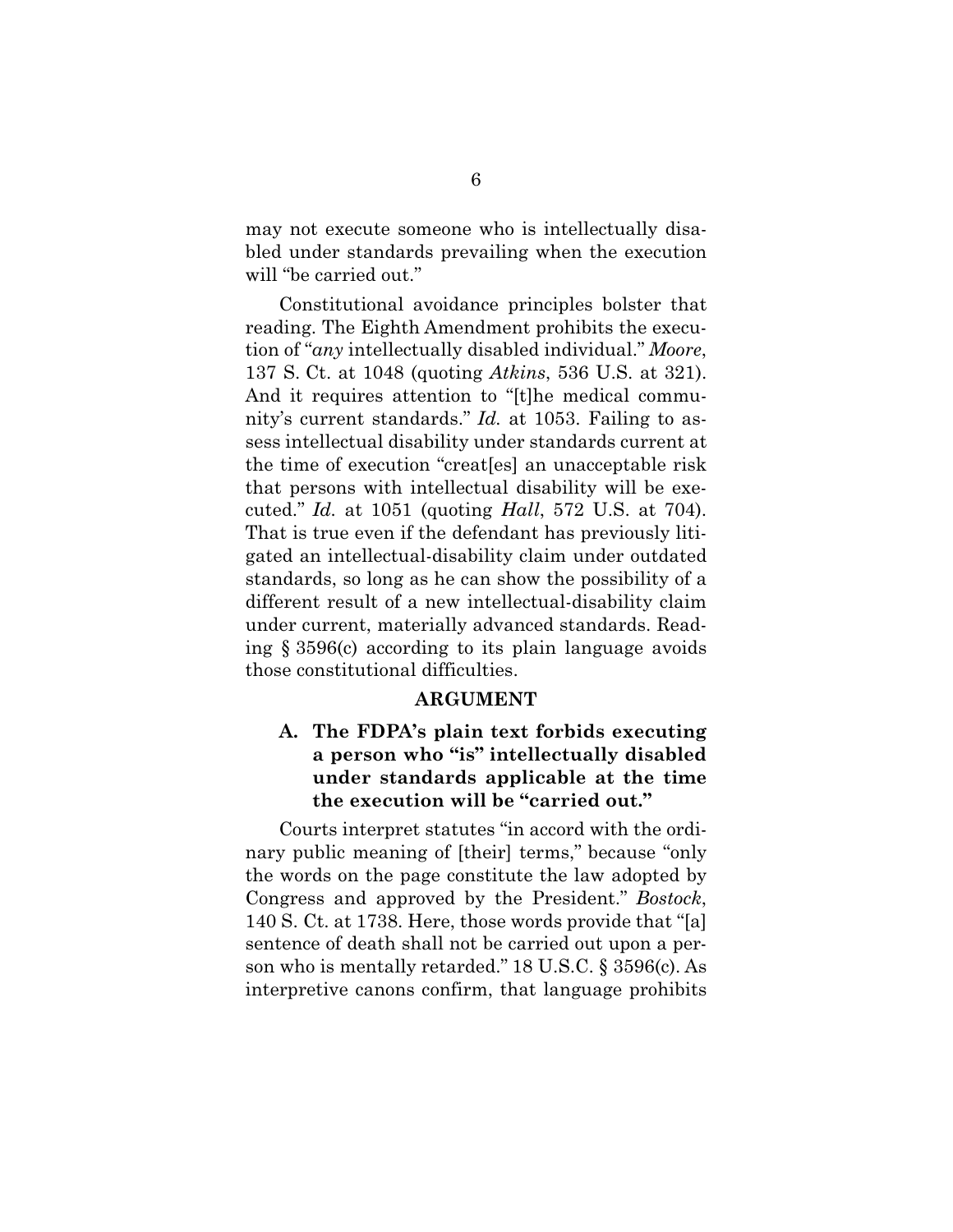the federal government from executing someone who "is" intellectually disabled under standards applicable at the time of execution.

### **1. Congress' deliberate use of the present tense precludes execution of someone who "is mentally retarded" as assessed at the time of execution.**

The Dictionary Act requires courts to "look[] to Congress' choice of verb tense to ascertain a statute's temporal reach." *Carr*, 560 U.S. at 448 (citing *Gwaltney of Smithfield, Ltd. v. Chesapeake Bay Found., Inc.*, 484 U.S. 49, 57 (1987); *Barrett v. United States*, 423 U.S. 212, 216 (1976)). The statute provides both that "words used in the present tense include the future as well as the present,"  $1 \text{ U.S.C. }$  § 1, and that "the present tense generally does not include the past," *Carr*, 560 U.S. at 448. That principle tracks "the typical understanding of the present tense in either normal discourse or statutory construction." *Id.* at 448 n.5.

In *Carr*, for example, the Court held that a sexoffender registration statute applying to anyone who "is required to register" applied to only post-enactment conduct. *Id.* at 441–42. "Had Congress intended preenactment conduct to satisfy" that provision, the Court reasoned, "it presumably would have varied the verb tenses." *Id.* at 450. Indeed, "numerous federal statutes use" past-tense constructions "when coverage of preenactment events is intended." *Id.*; *accord Gwaltney*, 484 U.S. at 57 (Congress "knows how to avoid … prospective implication by using language that explicitly targets" the past.); *Barrett*, 423 U.S. at 216 (present-perfect tense "denot[ed] an act that has been completed").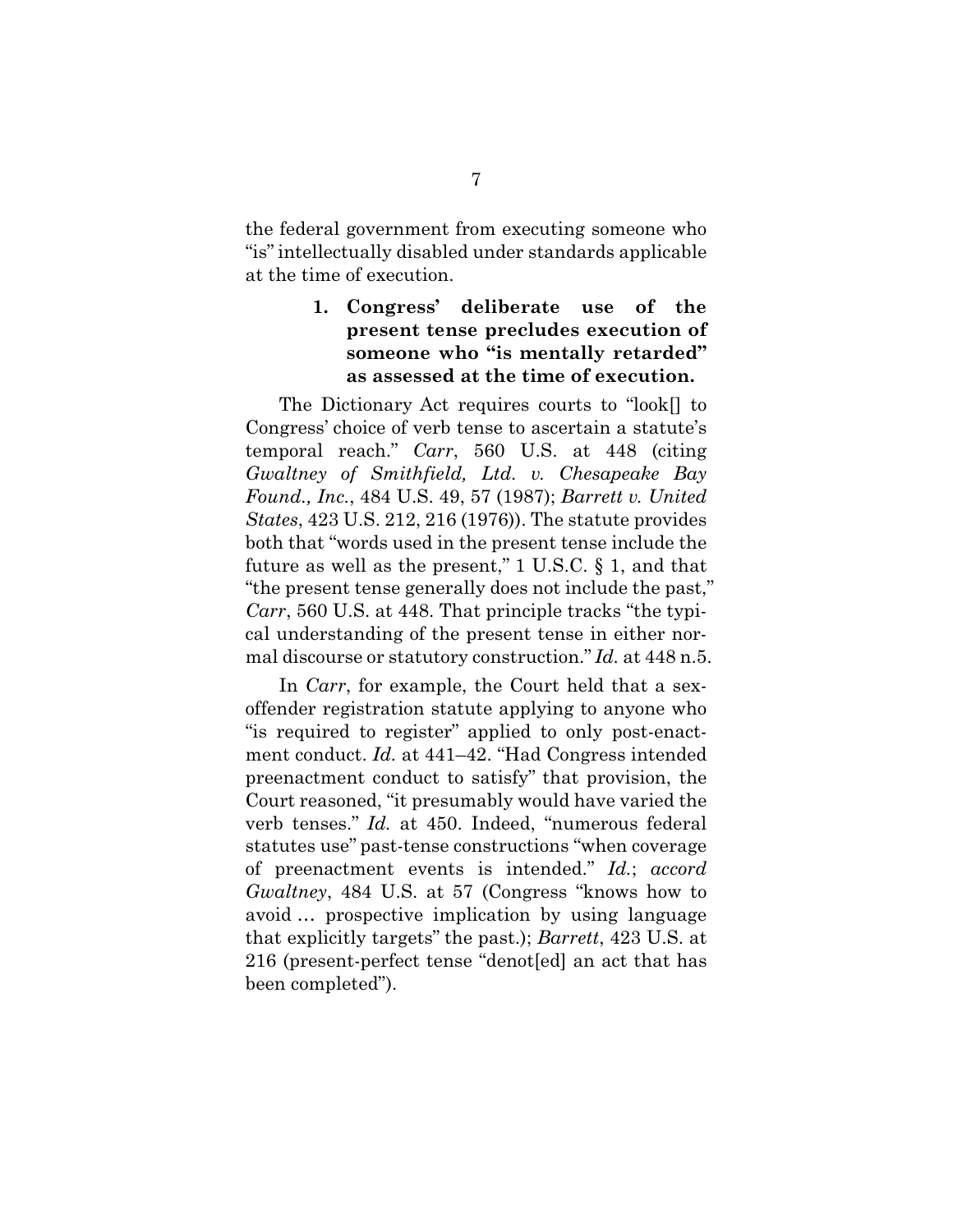Those plain-meaning principles apply here too. Had Congress intended to permit the execution of any defendant who had litigated an intellectual-disability claim—even though he is intellectually disabled under current standards—it could have "varied the verb tenses" to say so. *Carr*, 560 U.S. at 450*.* For example, Congress could have provided that "a sentence of death shall not be carried out upon a person who has been found to be mentally retarded." Such a pasttense formulation would focus on a defendant's opportunity to raise an intellectual-disability claim earlier rather than—as Congress provided—on whether he "is" intellectually disabled as assessed at the time the execution will "be carried out." 18 U.S.C. § 3596(c).

Congress' decision to use present tense language in § 3596(c) contrasts sharply with its use of pasttense language elsewhere. *See, e.g.*, *id.* § 3592(b) (sentencer may consider "any other aggravating factor *for which notice has been given*" (emphasis added)); *id.* § 3592(c)(2) (aggravating factor if "the defendant *has previously been convicted* of" a felony (emphasis added)). Indeed, alongside the prohibition on executing someone "who is mentally retarded," Congress prohibited executing someone who "lacks the mental capacity to understand the death penalty and why it *was imposed* on that person." *Id.* § 3596(c) (emphasis added). When Congress wanted the decisionmaker to look to the past, it simply said so.

### **2. Fundamental interpretive principles confirm that Congress deliberately used present-tense language.**

"[S]tatutory context" likewise "strongly supports a forward-looking construction." *Carr*, 560 U.S. at 449.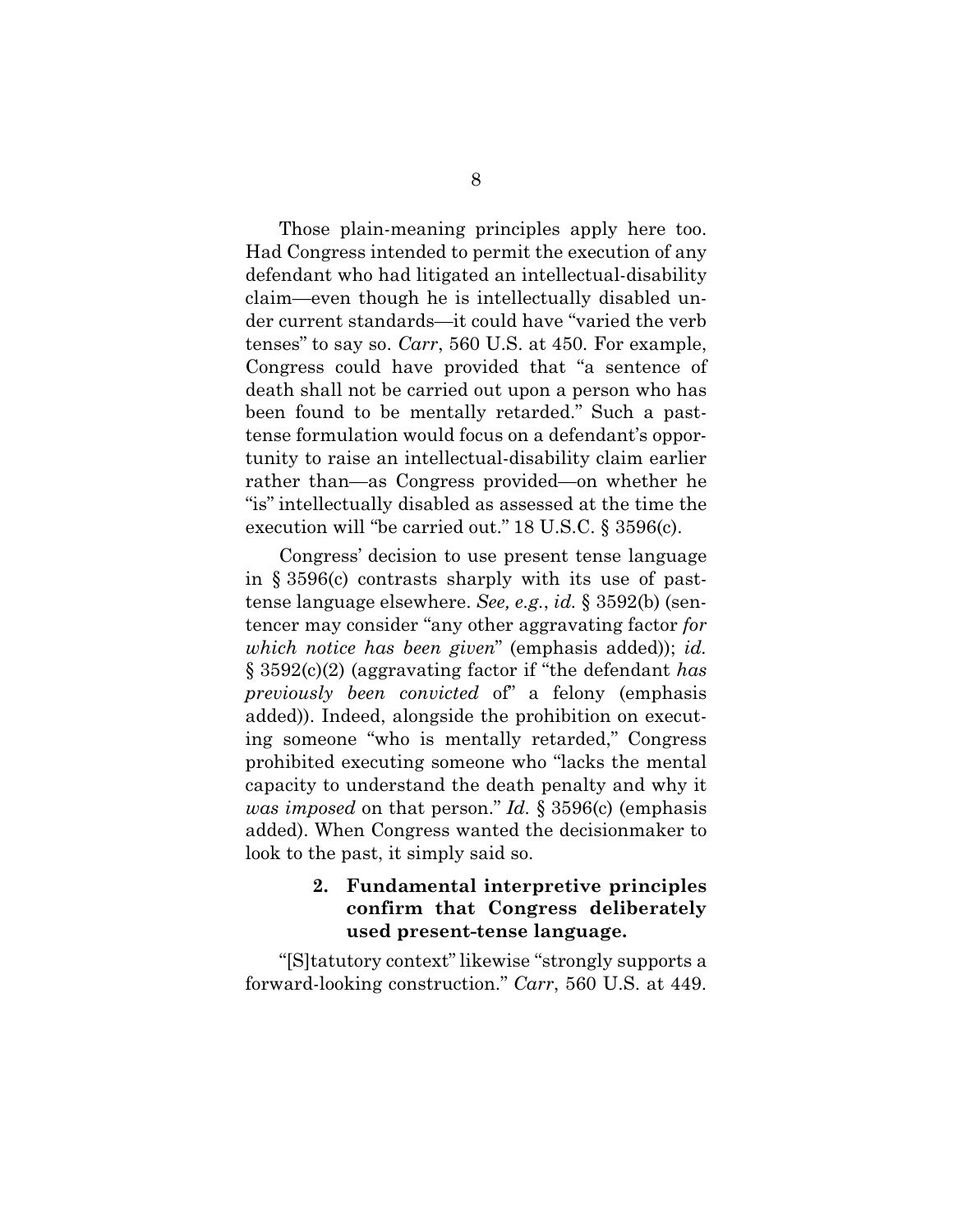Words are known by the company they keep (*noscitur a sociis*). *E.g.*, *Lagos v. United States*, 138 S. Ct. 1684, 1688–89 (2018). And here, Congress grouped the intellectual-disability prohibition with two other prohibitions necessarily requiring present-tense, time-ofexecution assessment: a sentence of death "shall not be carried out upon a woman while she *is* pregnant"; "upon a person who, as a result of mental disability, *lacks* the mental capacity to understand the death penalty and why it was imposed"; or "upon a person who *is* mentally retarded." 18 U.S.C. § 3596(b), (c) (emphases added). Pregnancy obviously must be assessed at the time of execution. The same is true for mental incompetence, because a defendant competent at sentencing may deteriorate and become incompetent before execution. *Ford*, 477 U.S. at 401–02; *infra* p. 10. By grouping together these present-tense prohibitions, Congress provided "powerful evidence," *Carr*, 560 U.S. at 450, that it intended intellectual disability to be treated the same way, and assessed at execution.

History and precedent reinforce that point. Courts "presume that Congress legislates against the backdrop of the common law," *Comcast Corp. v. Nat'l Ass'n of African Am.–Owned Media*, 140 S. Ct. 1009, 1016 (2020), expecting common law principles to apply absent contrary provisions, *United States v. Texas*, 507 U.S. 529, 534 (1993). They also presume that Congress is aware of "relevant judicial precedent." *Merck & Co. v. Reynolds*, 559 U.S. 633, 648 (2010). Here, the common law prohibited the execution of pregnant women. *See, e.g.*, 4 W. Blackstone, *Commentaries* \*395. It also "stayed" execution of mentally incompetent defendants, even those sentenced to death while competent and "becom[ing] of nonsane memory" only "after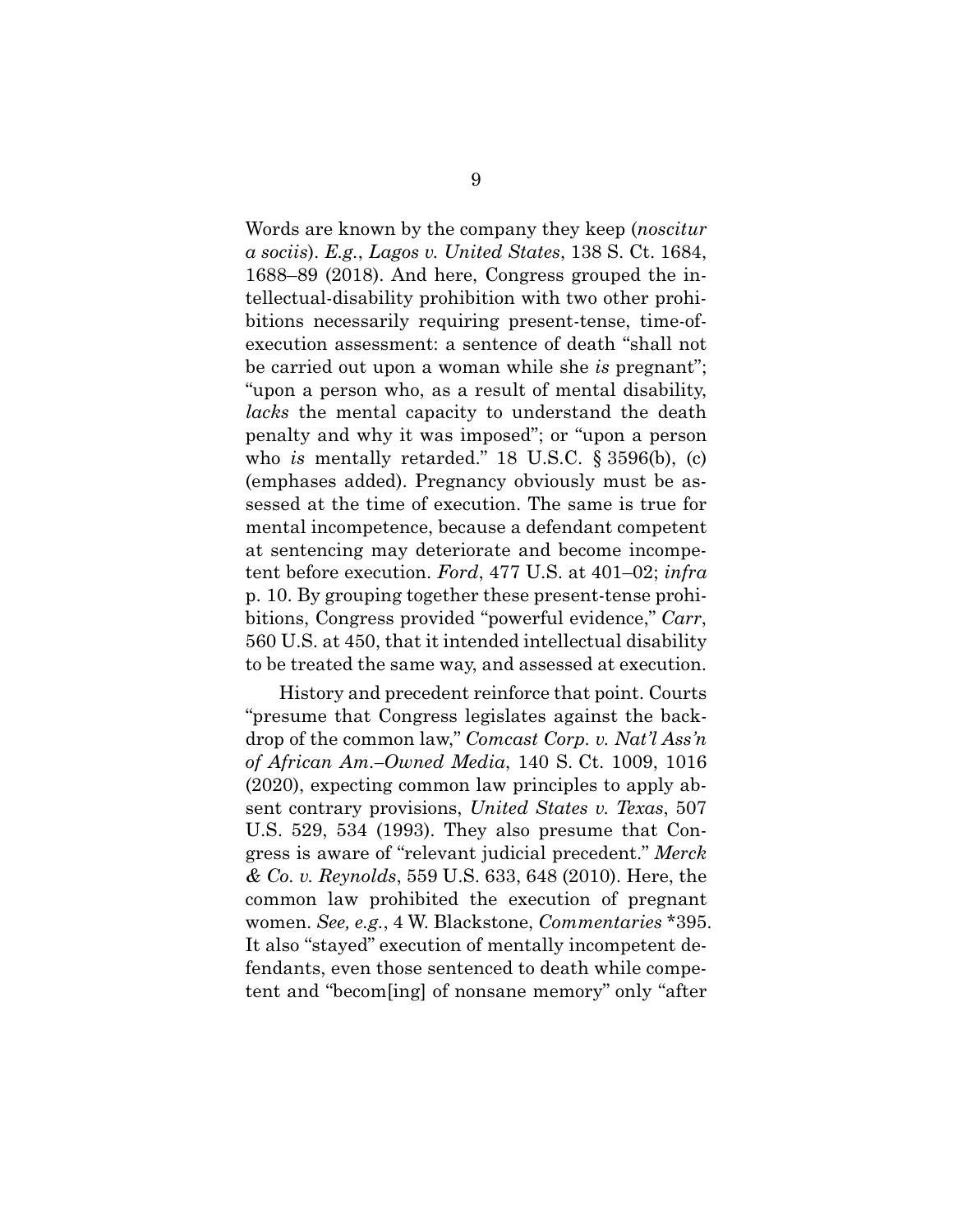judgment." *Ford*, 477 U.S. at 406–07 (quoting 4 W. Blackstone, *Commentaries* \*24–25). The Eighth Amendment rule is the same. In *Ford*, the Court held that "[t]he Eighth Amendment prohibits the State from *inflicting* the penalty of death upon a prisoner who is insane." *Id.* at 408, 410 (emphasis added). Although Ford was not "incompetent at the time of his offense, at trial, or at [capital] sentencing," his behavior subsequently changed and "became more serious over time." *Id.* at 401–02. *Ford* thus requires an assessment of "the prisoner's ability to comprehend the nature of the [death] penalty" at the time of execution. *Id.* at 417. The question centers not on *imposition* of the death penalty, but rather on the government's "ability to *execute* its sentences." *Id.* at 409 (emphasis added); *see infra* pp. 11–13.

When Congress enacted the ADAA, containing the intellectual-disability prohibition it later readopted verbatim in § 3596(c), *see infra* pp. 13, 15, 16, it did so against the backdrop of *Ford* and the common law. Congress' placement of a prohibition on executing individuals who are intellectually disabled alongside common law prohibitions requiring time-of-execution assessments is strong evidence that Congress "expect[ed] that the common law [timing] principle [would] apply" across the board. *Texas*, 507 U.S. at 534 (cleaned up).

\* \* \*

"Where, as here, Congress uses similar statutory language in two adjoining provisions, it normally intends similar interpretations." *Nijhawan v. Holder*, 557 U.S. 29, 39 (2009). By grouping together three prohibitions with parallel present-tense verbs prohibiting the government from "carr[ying] out" a death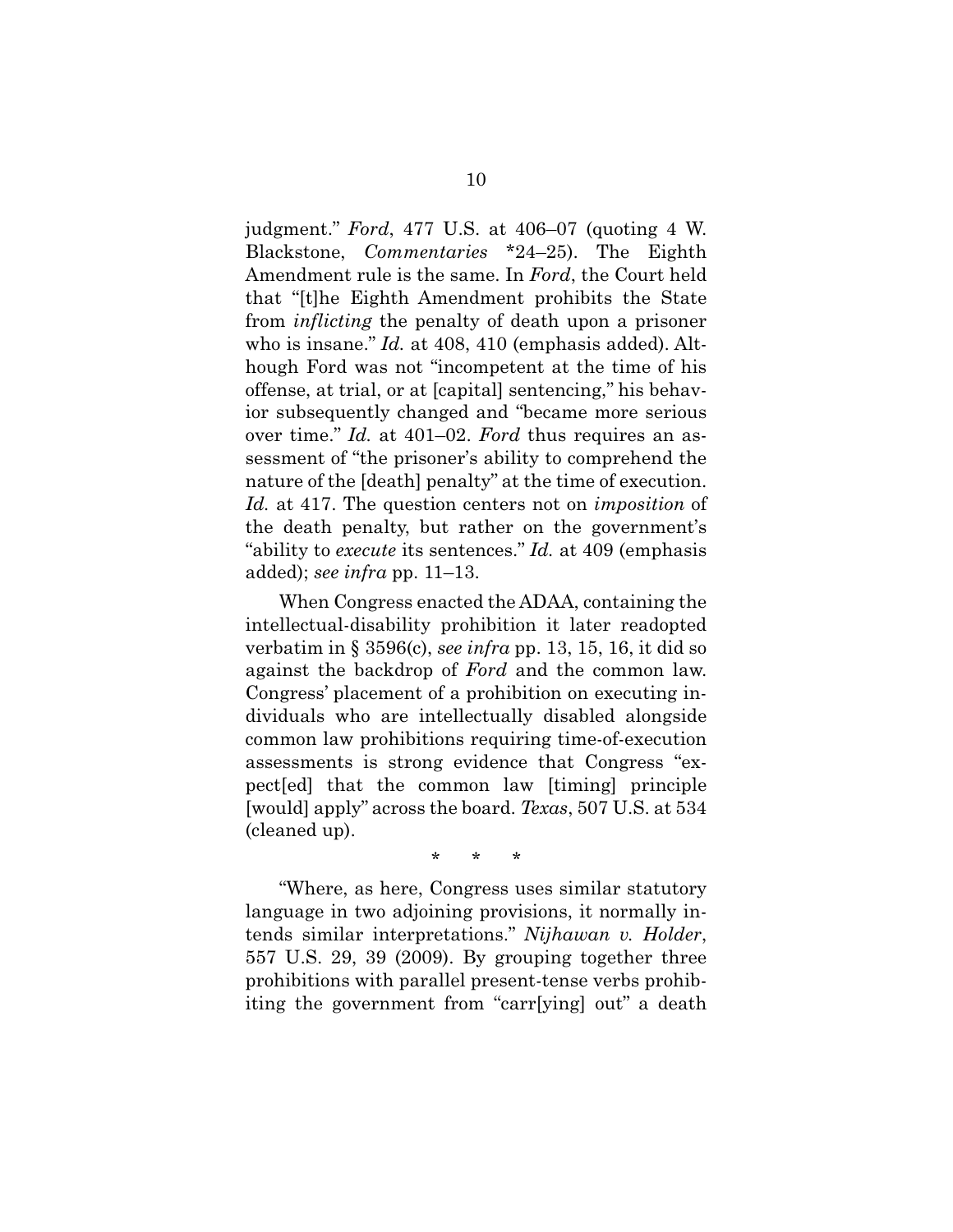sentence, Congress indicated that it intended all three prohibitions to be assessed at the time of execution.

### **B. The FDPA's structure and context confirm that Congress intended a present-tense assessment of intellectual disability under current standards.**

The FDPA's structure and context confirm what the law's plain text commands: Congress expected a present-tense intellectual-disability assessment under the standards governing when the execution would be "carried out." 18 U.S.C. § 3596(c).

### **1. Congress distinguished between imposition and implementation of a death sentence throughout the FDPA.**

Reading § 3596(c)'s prohibition on executing individuals who are intellectually disabled to require a present-tense assessment also best accords with "the structure of the [FDPA] and its other provisions." *Culbertson v. Berryhill*, 139 S. Ct. 517, 522 (2019) (quotation marks omitted). The FDPA's design shows that Congress intended the intellectual-disability determination to be made under standards current at *implementation*, rather than *imposition*, of a death sentence.

Congress devoted separate provisions to imposition and implementation of a death sentence. *See* 18 U.S.C. § 3594 (entitled "Imposition of a sentence of death"); *id.* § 3596 (entitled "Implementation of a sentence of death"); *see also Porter v. Nussle*, 534 U.S. 516, 527–28 (2002) ("[T]he title of a statute and the heading of a section are tools available for the resolution of a doubt about the meaning of a statute."). "Impose" means "to put or subject … to a penalty," *Impose*, Ox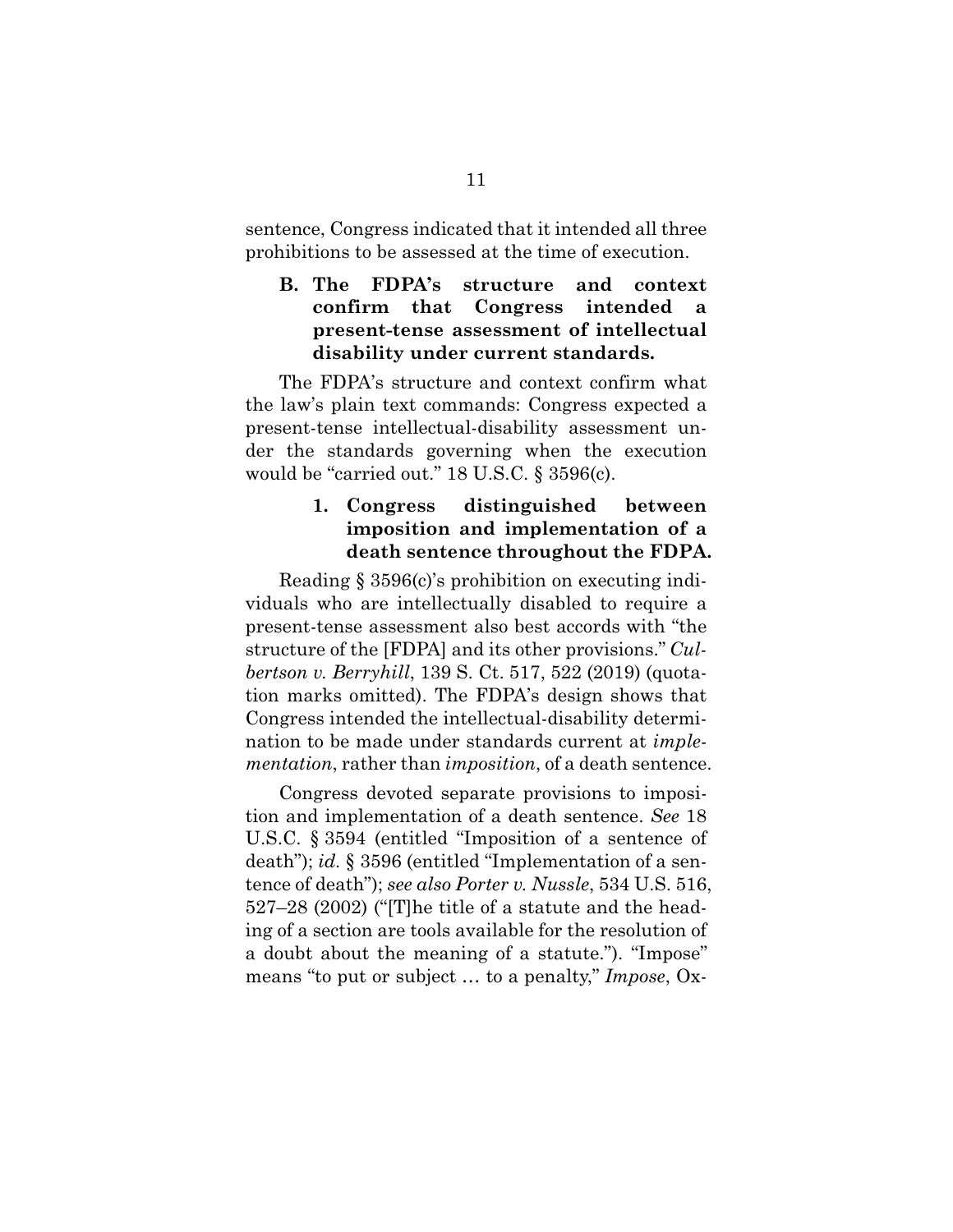ford English Dictionary, https://oed.com/view/Entry/92591, whereas "Implement" means "to complete, perform, carry into effect … ; to fulfil," *Implement*, Oxford English Dictionary, https://oed.com/view/Entry/92452. Having drawn that distinction, Congress ranked intellectual disability as a reason not to *implement* a sentence. *Id.* § 3596(c). It did not make intellectual disability a reason not to *impose* a death sentence.

That choice is significant, because it tells prosecutors, defendants, and judges that the intellectual-disability question can be conclusively resolved against a defendant only under the legal and clinical standards applicable when the execution is to be completed, performed, or, in Congress' words, "carried out." "[T]he imposition and carrying out of the death penalty," *Furman v. Georgia*, 408 U.S. 238, 239 (1972) (per curiam), are two different things.

The distinction between imposition and implementation pervades the FDPA. As noted, § 3596 contains prohibitions that must by their very nature be assessed at implementation. *Supra* pp. 8–11. In addition, the imposition stage is guided by other provisions that do not mention intellectual disability at all: "Mitigating and aggravating factors to be considered in determining whether a sentence of death is justified," 18 U.S.C. § 3592, at a "Special hearing to determine whether a sentence of death is justified," *id.* § 3593, with appellate "Review of a sentence of death" to follow, *id.* § 3595. That scheme reflects Congress' expectation that, on a sufficient showing, intellectual disability would be assessed at implementation under current legal and diagnostic standards, regardless of what transpired earlier.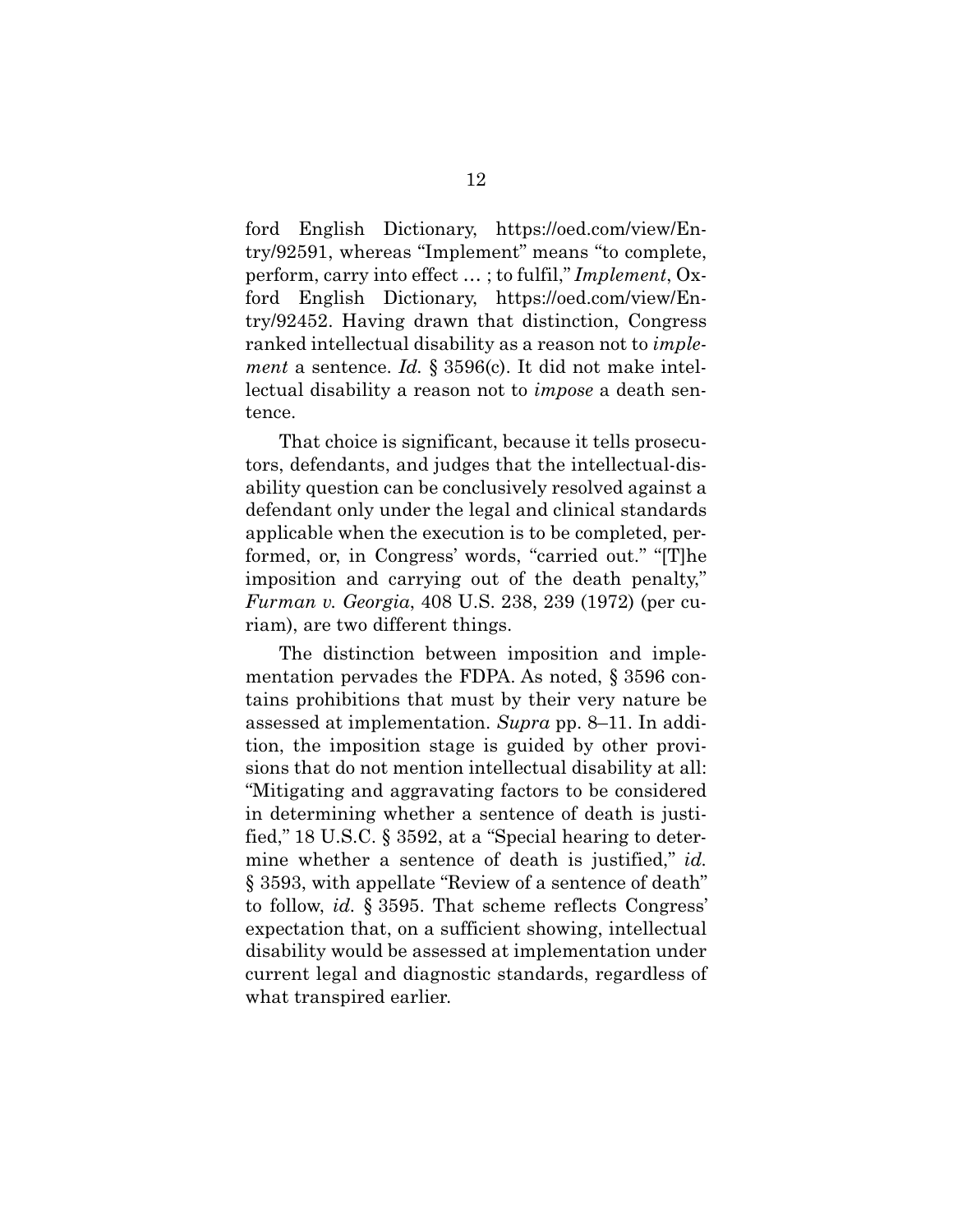Beyond all that, § 3596 itself distinguishes between imposition and implementation. "A sentence of death shall not be carried out upon a person who, as a result of mental disability, lacks the mental capacity to understand the death penalty and why it *was imposed* on that person." *Id.* § 3596(c) (emphasis added); *supra* pp. 7–8.

> **2. Congress' re-enactment of the ADAA's intellectual-disability bar in the FDPA against the backdrop of**  *Penry v. Lynaugh* **confirms that Congress intended a present-tense prohibition.**

Congress' decision to place the intellectual-disability prohibition at the implementation stage is particularly significant given the Court's decision several years earlier in *Penry v. Lynaugh*. *Cf. Porter*, 534 U.S. at 528 ("Congress expects its statutes to be read in conformity with th[e] Court's precedents."). The Court in *Penry* (in 1989) viewed intellectual disability not as a per se bar on execution but as a non-dispositive factor relevant to whether a death sentence should be imposed in the first place. 492 U.S. at 340. Congress had already rejected that approach in the ADAA, providing that "[a] sentence of death shall not be carried out upon a person who is mentally retarded," and pairing that prohibition with a present-tense bar on execution of mentally incompetent defendants, 21 U.S.C. § 848(*l*) (1988); *see supra* p. 4. A few years after *Penry* in the 1994 FDPA, Congress doubled down on the ADAA's framework, adopting the ADAA's intellectual-disability prohibition verbatim. 18 U.S.C. § 3596(c).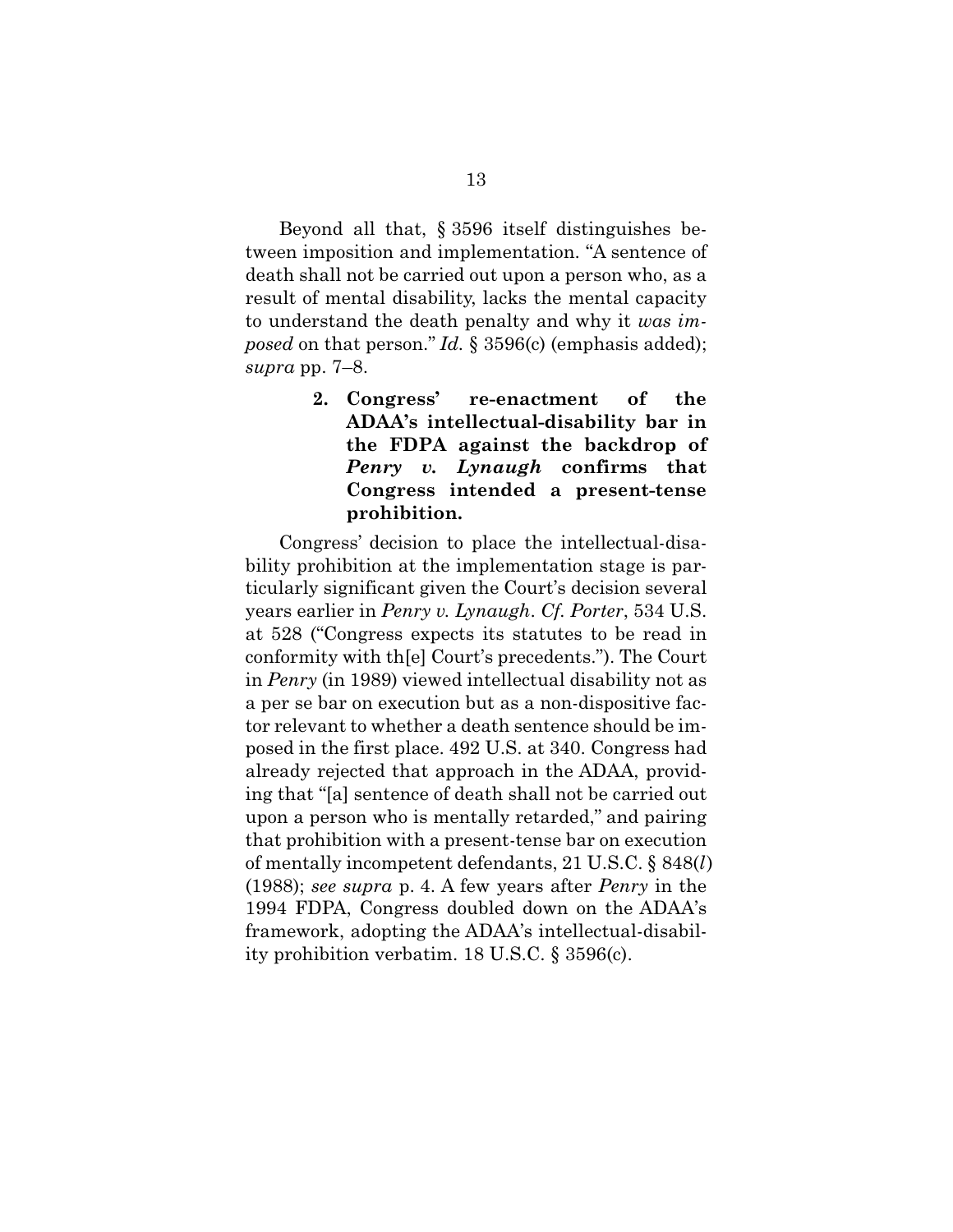In *Penry*, the Court rejected the argument, which it would later accept in *Atkins*, that "the Eighth Amendment prohibits the execution of mentally retarded persons." 492 U.S. at 329; *see infra* pp. 16–19. The Court thus declined to limit the States' and federal government's "power to impose" the death penalty. *Penry*, 492 U.S. at 329–30. Instead, the Court held that the Eighth Amendment required an instruction at sentencing that the jury could consider and "give mitigating effect to Penry's evidence of mental retardation" "as relevant evidence that might cause it to *decline to impose* the death sentence." *Id.* at 324, 327 (emphasis in original). The Court opined that "mental retardation" was potentially "a two-edged sword: it may diminish [Penry's] blameworthiness for his crime even as it indicates that there is a probability that he will be dangerous in the future." *Id.* at 324. In short, the Court's reasoning and holding located "mental retardation" as a non-dispositive consideration in the decision whether to *impose* a death sentence, not whether to *implement* one.

In evaluating Penry's Eighth Amendment argument that there was "an emerging national consensus against the execution of the mentally retarded, reflecting the 'evolving standards of decency that mark the progress of a maturing society,'" *id.* at 333–34 (quoting *Trop v. Dulles*, 356 U.S. 86, 101 (1958)), however, the Court noted that federal law already provided a contrary rule. The Court observed that the ADAA already "prohibits execution of a person who is mentally retarded." *Id.* at 334 (citing 21 U.S.C. § 848(*l*) (1988)).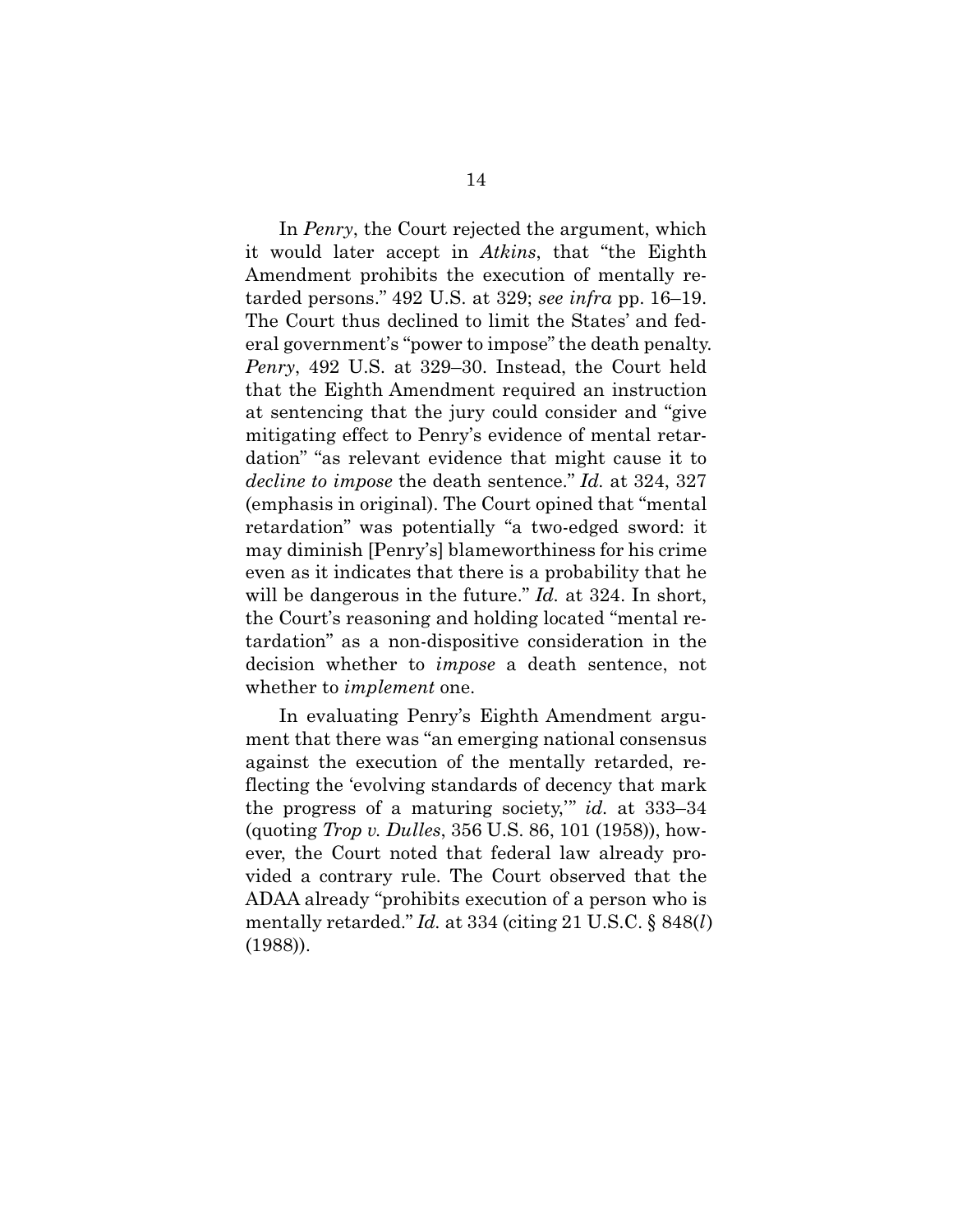Congress affirmed its commitment to that approach when it readopted the ADAA's intellectual-disability provision verbatim after *Penry* in the FDPA. Not only did Congress provide that an intellectually disabled individual cannot be executed, but it did so in a new section centering on the implementation of a death sentence, 18 U.S.C. § 3596(c). Just as Congress had declined to make intellectual disability a mitigating factor under the ADAA in 21 U.S.C. § 848(m), Congress refused to make it a mitigator under the FDPA in 18 U.S.C. §§ 3592 or 3593, where intellectual disability would be found had Congress followed the Court's approach in *Penry*. That choice was not accidental. Congress is presumed to be "aware of relevant judicial precedent." *Merck*, 559 U.S. at 648.

### **3. The FDPA's design and purpose reflect Congress' desire to ensure that capital punishment would be administered fairly.**

The FDPA's design and purpose likewise support a present-tense assessment of intellectual disability because they show Congress' concern for fairly administering the death penalty and avoiding executing individuals who are in fact intellectually disabled.

Given strong public and political support for the death penalty at the time, Congress passed the FDPA "to establish constitutional procedures for the imposition of the Federal death penalty." H.R. Rep. No. 103- 467, at 1 (1994). Congress pursued that goal by designing separate phases before implementation of a death sentence and providing additional protections against unlawful executions. *See supra* pp. 11–13.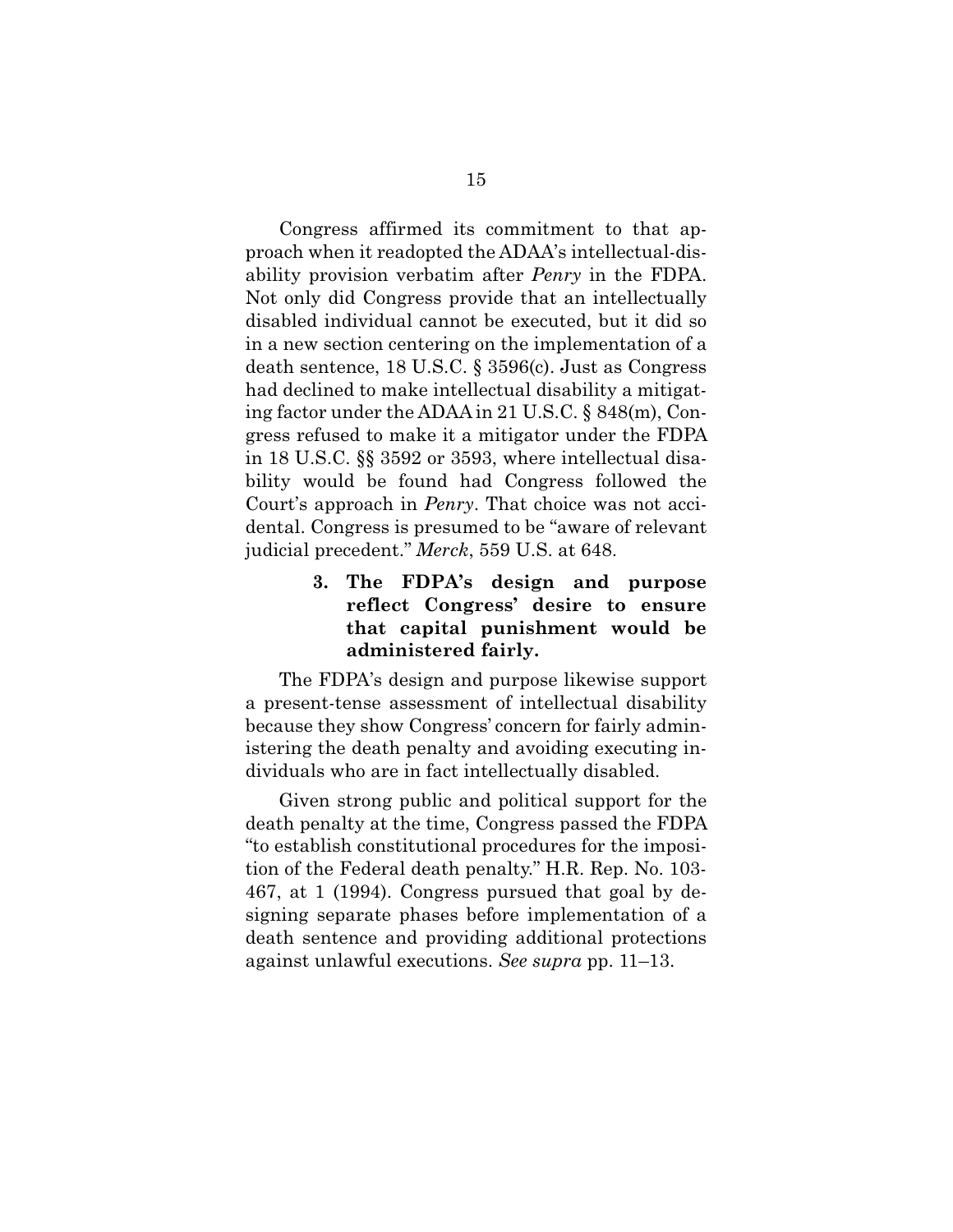Members of Congress were aware of the consequences of a slapdash scheme. Congress first enacted in 1988 the ADAA provision on which the FDPA's intellectual-disability provision was modeled precisely because Georgia had recently executed an intellectually disabled person. *See* 134 Cong. Rec. 22,993 (1988) (Rep. Bartlett). The prohibition's sponsor made clear that "[t]he purpose of this [amendment] is very much confined to prohibit *execution* of those who are mentally retarded." *Id.* (Rep. Levin) (emphasis added). And another Representative underscored that "the *execution* of a mentally retarded person" "becomes a cruel and excessive response" because "a mentally retarded person" "has insufficient cognitive capacity to appreciate the length between his prior action and *such belated punishment*." *Id.* at 22,994 (Rep. Ravenel) (emphases added).

When Congress imported the ADAA's intellectualdisability prohibition into the FDPA, it was even more explicit. As noted, rather than placing the prohibition in an "imposition" section, Congress added the prohibition to a *new* section on "implementation." *Supra* p. 15. That choice reflects Congress' judgment that, regardless of its imposition, a death sentence should not be implemented on someone who is intellectually disabled.

**C. By amending the FDPA after** *Atkins v. Virginia***, Congress indicated that it expected intellectual disability to be assessed under current standards.** 

Congress' amendments to the FDPA—which changed other provisions while leaving untouched the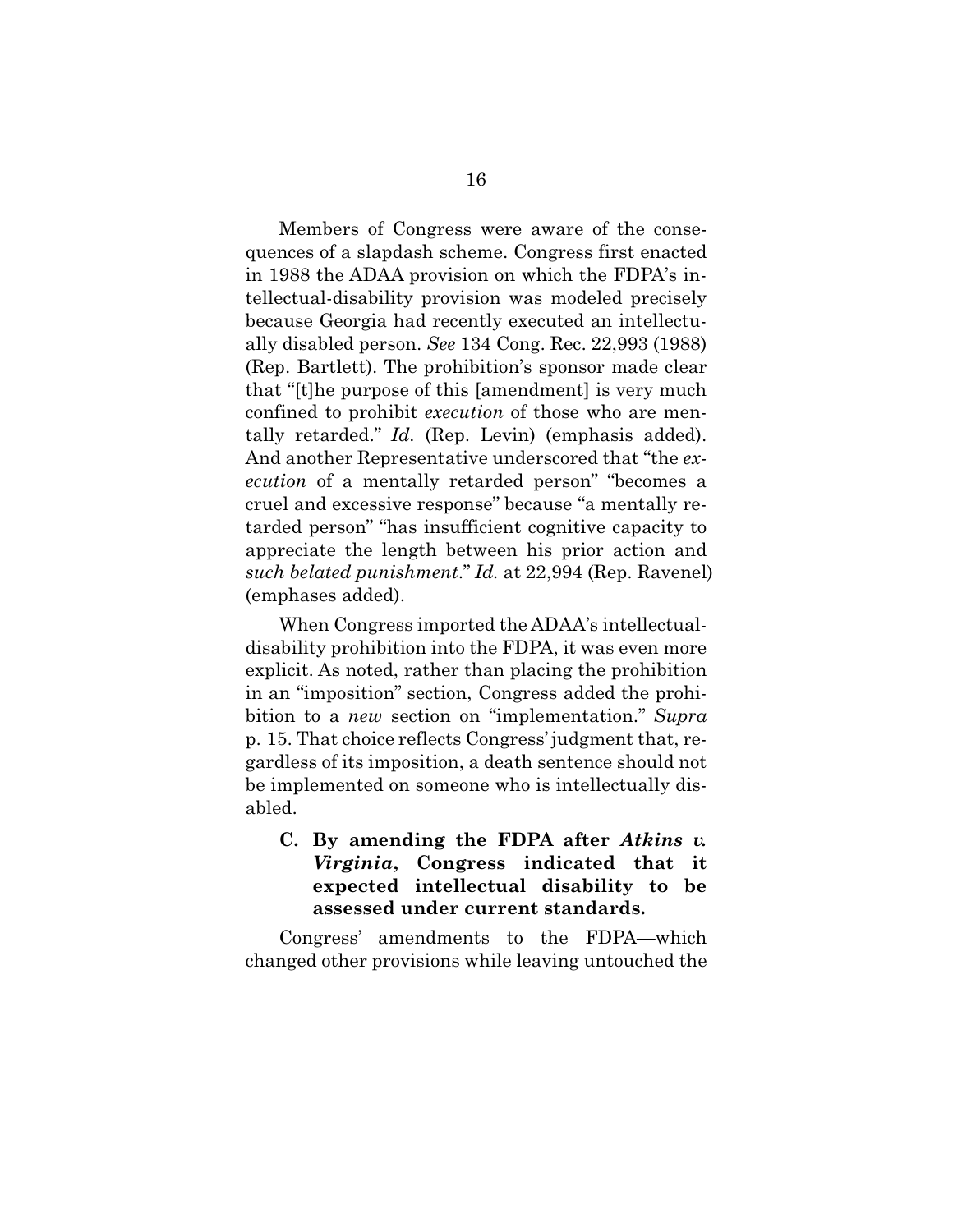prohibition on executing someone "who is mentally retarded"—further demonstrate Congress' expectation that intellectual disability would be assessed under standards prevailing at the time the sentence is to be "carried out." 18 U.S.C. § 3596(c). Congress is presumed to be aware of the Supreme Court's precedents, *Merck*, 559 U.S. at 648, and to adopt the Court's construction of a statute "when it re-enacts a statute without change," *Forest Grove Sch. Dist. v. T.A.*, 557 U.S. 230, 239–40 (2009) (quoting *Lorillard v. Pons*, 434 U.S. 575, 580 (1978)). Here, those canons make clear that when Congress amended the FDPA after *Atkins v. Virginia*, it accepted the Court's conclusions both that the FDPA prohibits implementation of a death sentence on someone who is intellectually disabled under standards "that currently prevail," 536 U.S. at 311, and that the standards for evaluating intellectual disability advance over time, *id.* at 311–12, 321.

**1. a.** In *Atkins*, the Court held that the execution of criminals with intellectual disabilities offends our society's "evolving standards of decency" and violates the Eighth Amendment's prohibition on excessive punishment. *Id.* at 321. The Court noted that "when Congress enacted legislation reinstating the federal death penalty, it expressly provided that a 'sentence of death shall not be carried out upon a person who is mentally retarded.'" *Id.* at 314. The Court read the FDPA to "prohibit[] any individual with mental retardation from being sentenced to death *or executed*." *Id.* at 314 n.10 (emphasis added).

The Court noted that its holding implicated disagreement about "which offenders are in fact retarded." *Id.* at 317. And the Court left "to the State[s] the task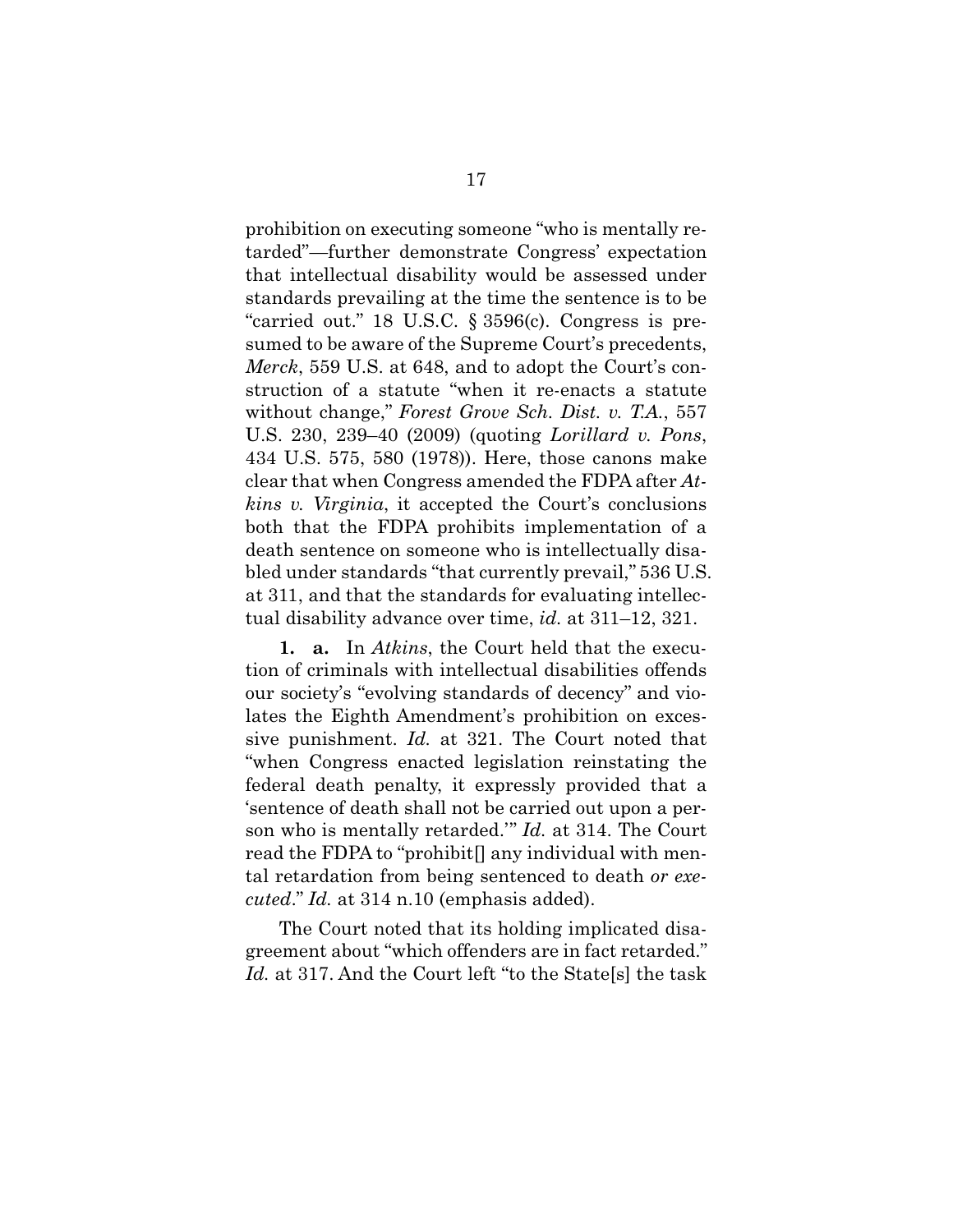of developing appropriate ways to enforce the constitutional restriction." *Id.* Even so, the Court explained that there is a "range of mentally retarded offenders about whom there is a national consensus," *id.*, and that States' definitions "generally conform to the clinical definitions" set out by the American Association on Mental Retardation and the American Psychiatric Association, *id.* at 308 n.3, 317 n.22. Earlier that year, the Court had observed that "the science of psychiatry, which informs but does not control ultimate legal determinations, is an ever-advancing science." *Kansas v. Crane*, 534 U.S. 407, 413 (2002).

*Atkins* put Congress on notice that the definition of intellectual disability is subject to an ever-advancing understanding informed by national consensus and current clinical guidelines. That was clear from the holding itself: The Court had found no such consensus against capital punishment of individuals with intellectual disabilities just 13 years earlier in *Penry*. *Atkins*, 536 U.S. at 310, 314; *see supra* pp. 13–15. The Court changed course in *Atkins* in large part because of "the dramatic shift in the state legislative landscape" and the FDPA. 536 U.S. at 310, 314. The Court further observed that "this legislative judgment reflects a much broader social and professional consensus," with "organizations with germane expertise" and religious communities both expressing opposition to executing offenders with intellectual disability. *Id.* at 316 n.21.

The Court also distinguished between imposition and implementation of a death sentence. "[E]ven in those States that allow the execution of mentally retarded offenders, the practice is uncommon." *Id.* at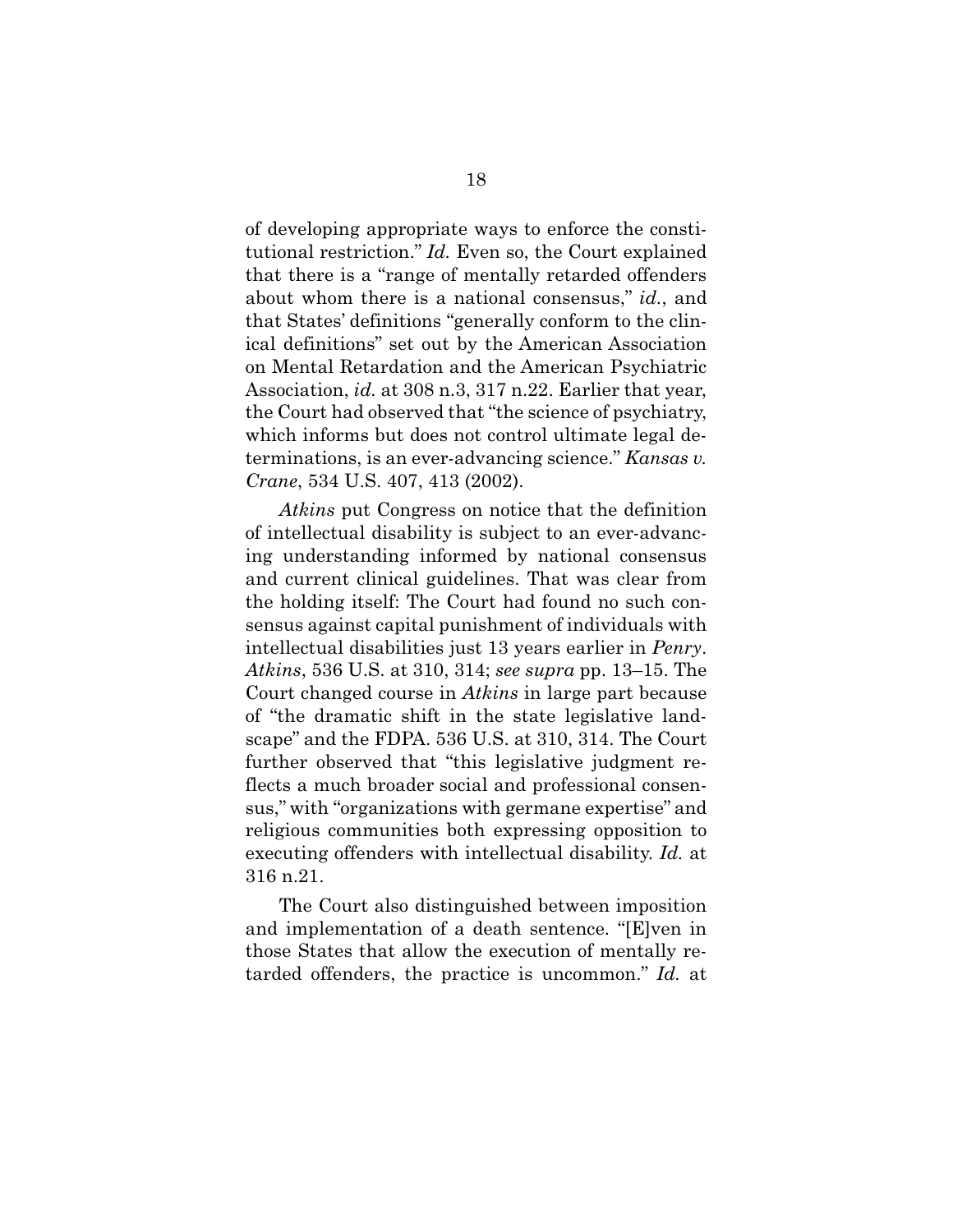316. While some States "continue to authorize executions, … none have been *carried out* in decades." *Id.* (emphasis added).

**b.** Since *Atkins*, the intellectual-disability inquiry has continued to advance. In *Hall*, the Court held that a court cannot bar a defendant from introducing evidence of intellectual disability just because he has an IQ score above 70. 572 U.S. at 722–23. The Court reiterated that "[t]he legal determination of intellectual disability" must be "informed by the medical community's diagnostic framework" and expertise, on which the Court has "placed substantial reliance." *Id.* at 721–22. And in *Moore*, the Court repeated its instruction that courts may not ignore the "medical community's current standards" or diagnostic manuals, which "offer 'the best available description of how mental disorders are expressed and can be recognized by trained clinicians.'" 137 S. Ct. at 1053. A defendant's underlying impairments do not change, but the legal and diagnostic standards do.

**2.** Congress twice amended the FDPA after *Atkins*. Yet it never revisited the intellectual-disability prohibition.

*First*, later in 2002, Congress corrected a cross-reference in 18 U.S.C. § 3593, "Special hearing to determine whether a sentence of death is justified," without addressing any question of executing individuals with intellectual disabilities. Criminal Law Technical Amendments Act of 2002, Pub. L. No. 107-273, tit. IV, § 4002(e)(8), 116 Stat. 1758, 1810 (2002). Congress also did not change 18 U.S.C. § 3592, "Mitigating and aggravating factors to be considered in determining whether a sentence of death is justified," and  $\S 3591$ ,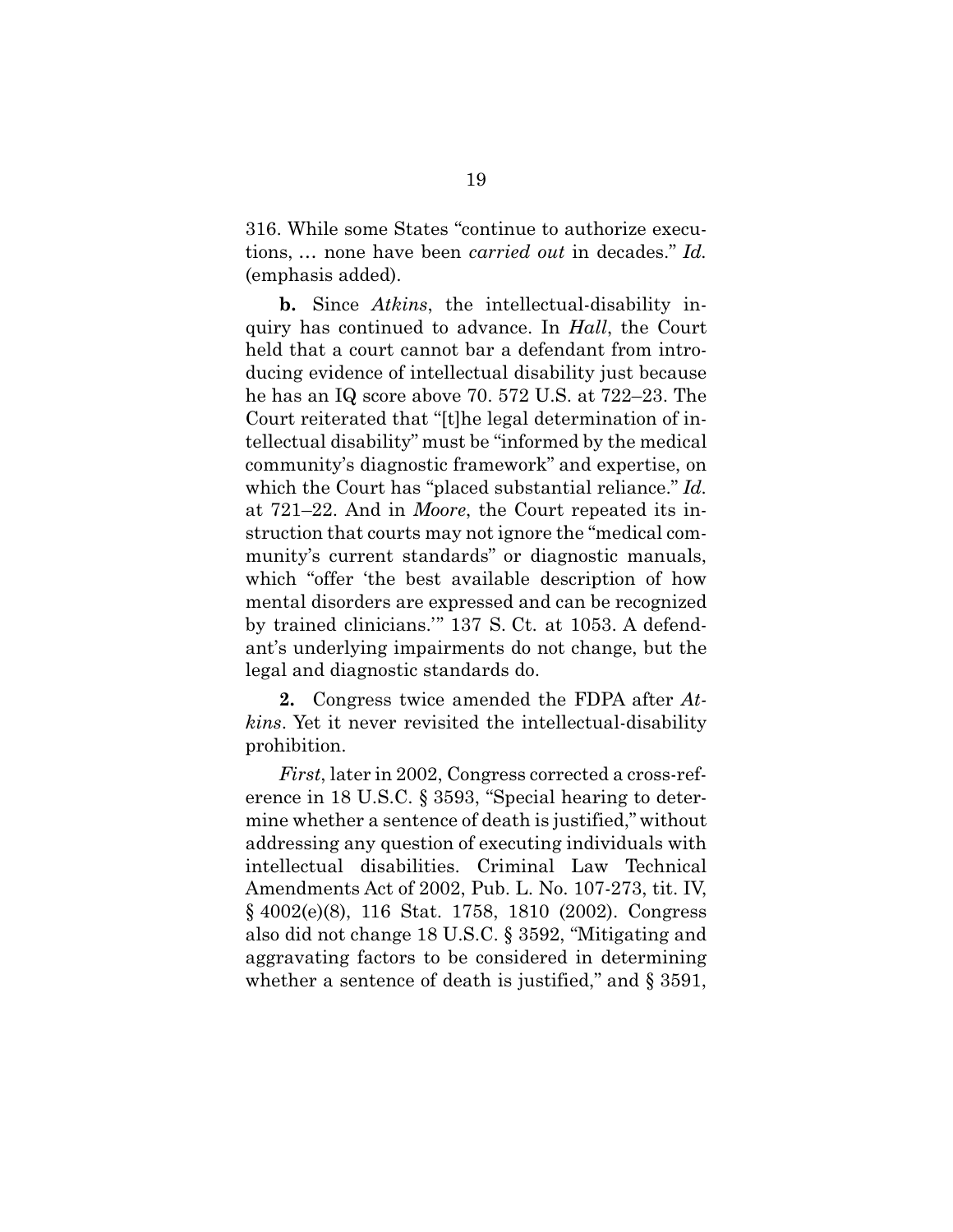"Sentence of death." If Congress viewed an assessment at imposition as sufficient, it could have placed an intellectual-disability prohibition at imposition (as § 3591 provides for juveniles).

*Second*, in 2006, Congress again amended the FDPA without addressing any question of intellectual disability. This time, Congress added an aggravating factor to § 3592 to be considered by capital sentencers. Adam Walsh Child Protection and Safety Act of 2006, Pub. L. No. 109-248, tit. II, § 206(a)(4), 120 Stat. 587, 614 (2006).

Congress' choice not to alter § 3596(c) when it amended the FDPA in the wake of *Atkins* shows that it intended courts to assess intellectual disability under legal and diagnostic standards current at the time of execution. While *Atkins* "le[ft] to the State[s] the task of developing appropriate ways to enforce the constitutional restriction upon [their] execution of sentences," 536 U.S. at 317, Congress had already made the choice with the language of § 3596(c) to require a present-tense assessment for federal defendants. *Supra* pp. 6–8. And Congress chose to retain that language—which the Court in *Atkins* had interpreted to prohibit the *execution* of an intellectually disabled person, *see* 536 U.S. at 314 n.10—even though *Atkins* made the intellectual-disability inquiry turn on ever-advancing standards reflecting national consensus and clinical guidance, *see id.* at 311–12, 321.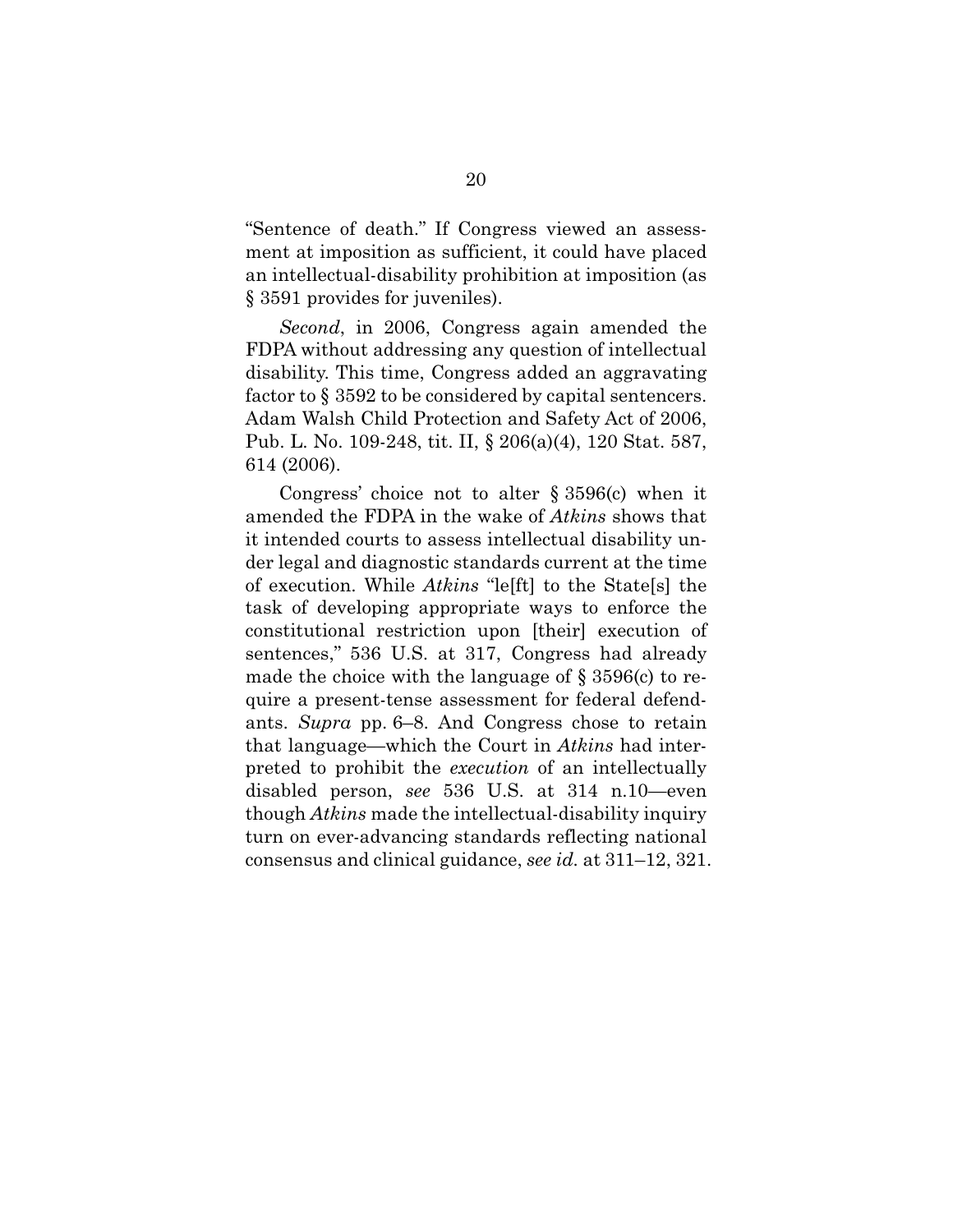### **D. Constitutional avoidance principles too support a present-tense assessment of intellectual disability under current standards.**

The Eighth Amendment restricts the government's "'power to take the life of' *any* intellectually disabled individual." *Moore*, 137 S. Ct. at 1048 (quoting *Atkins*, 536 U.S. at 321). And the government may not "disregard" the "constraint" supplied by "current medical standards," which "[r]eflect improved understanding over time." *Id.* at 1049, 1053. The Court has come to recognize, for instance, that IQ scores must be understood "not as a single fixed number but as a range" with a standard error of measurement; that individuals with IQ scores above 70 may be intellectually disabled if they have limitations in adaptive functioning, *Hall*, 572 U.S. at 712–14; that courts, like clinicians, must not rely on "lay stereotypes of the intellectually disabled," *Moore*, 137 S. Ct. at 1051–52; and that they must rely more "upon the adaptive *deficits*" than upon "apparent adaptive *strengths*," *Moore v. Texas*, 139 S. Ct. 666, 670 (2019) (per curiam). Reading the FDPA to permit execution of a defendant "who is mentally retarded," 18 U.S.C. § 3596(c), under current standards just because an earlier assessment under outdated standards reached a different result would "creat[e] an unacceptable risk that persons with intellectual disability will be executed," in violation of the Eighth Amendment. *Moore*, 137 S. Ct. at 1044 (quoting *Hall*, 572 U.S. at 704).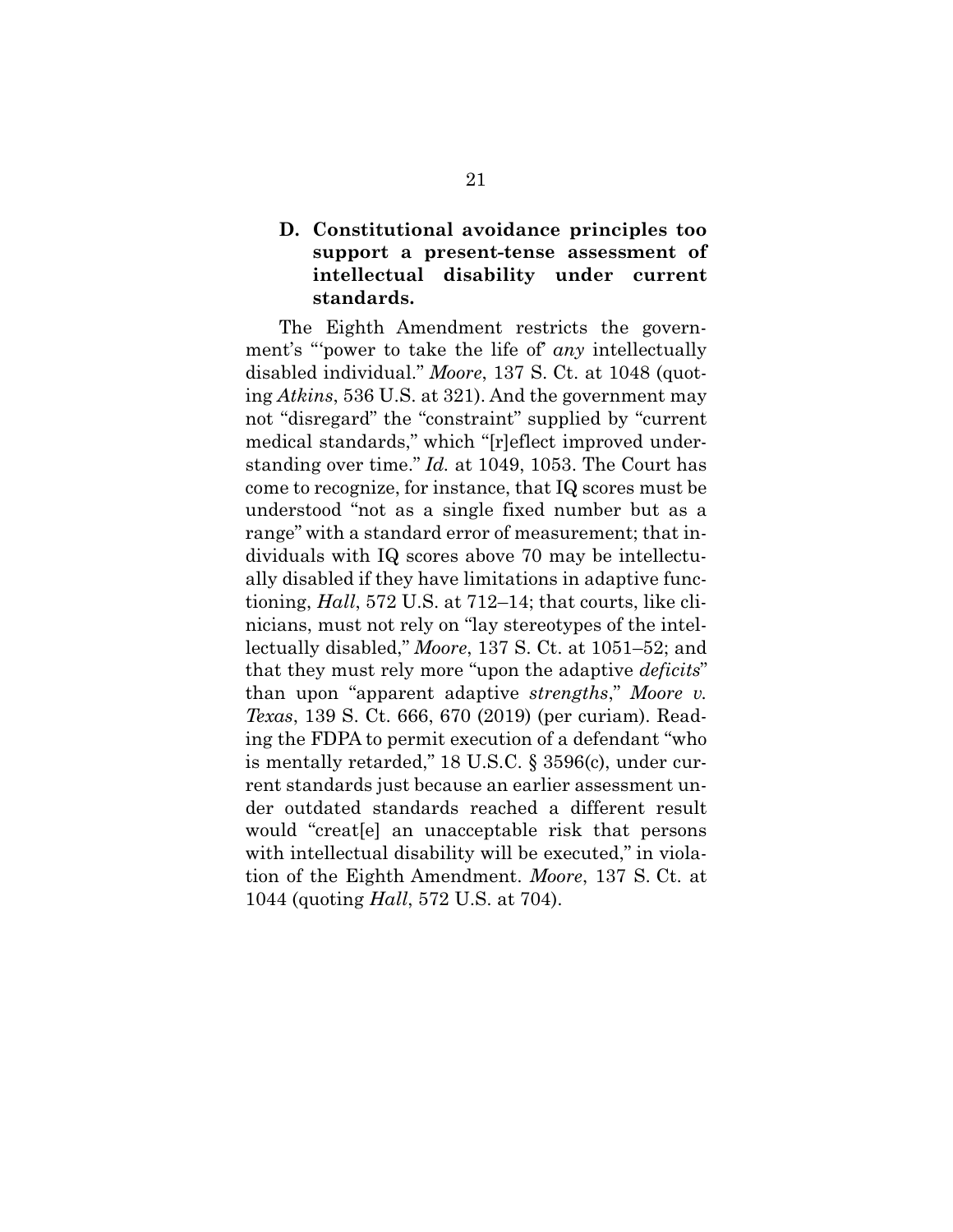### **E. Given the proper construction of the FDPA, the district court erred in concluding that Mr. Johnson should have pressed his intellectual-disability claim earlier.**

The district court here wrongly concluded that Mr. Johnson's 28 U.S.C. § 2255 motion was second or successive because Mr. Johnson had "already raised his claim that his intellectual disability precludes his execution." App. 276. The claim Mr. Johnson presses here is not the same claim he raised in 1998. Here, Mr. Johnson claims that he is intellectually disabled under *current* legal and diagnostic standards, which did not govern in 1998 or even 2004.

Contrary to the district court's reasoning, it is not the defendant's *condition* that changes, but the *standard for determining* that condition. "[W]hile a prisoner's intellectual disability may not change, the medical standards used to assess that disability constantly evolve as the scientific community's understanding grows." *Bourgeois v. Watson*, 141 S. Ct. 507, 508–09 (2020) (Sotomayor, J., joined by Kagan, J., dissenting from denial of cert. and application for stay); *see also United States v. Briggs*, 141 S. Ct. 467, 472 (2020) (acknowledging that under the Court's Eighth Amendment cases, "the evolving-standards test could later lead to a different result … at some point in the future"); *Shoop v. Hill*, 139 S. Ct. 504, 505–09 (2019) (per curiam) (acknowledging that focusing only on the standard set out in *Atkins*, as required when reviewing state-court decisions under 28 U.S.C. § 2254(d), could produce a different result than relying on the current standard under *Moore*). And the FDPA's "text and structure" track that understanding. *Bourgeois*,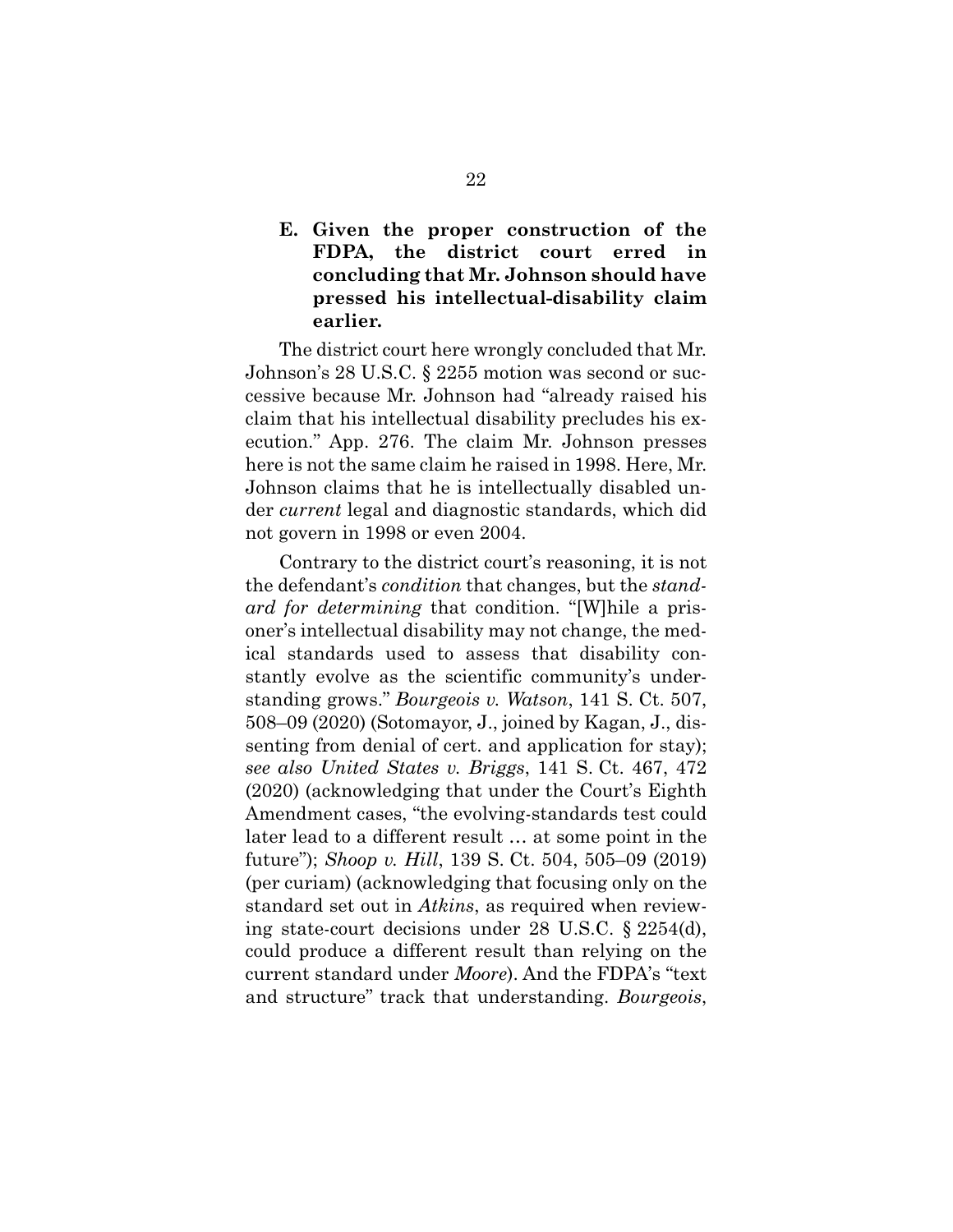141 S. Ct. at 508 (Sotomayor, J., dissenting); *see supra* pp. 6–13. The district court's atextual distinction between intellectual disability and incompetency, in contrast, produces "incongruity among neighboring verbs" and provisions, *Carr*, 560 U.S. at 449, that provide, in parallel, that "[a] sentence of death shall not be carried out upon a person who is mentally retarded" or "lacks the mental capacity to understand the death penalty." 18 U.S.C. § 3596(c).

By focusing on the permanency of intellectual disability as a condition, the district court also overlooked the way the FDPA treats the fixed condition of youth at the time of the criminal offense. The FDPA provides in its "Sentence of death" provision "that no person may be *sentenced* to death who was less than 18 years of age at the time of the offense," *id.* § 3591(a), (b) (emphasis added). That language makes clear that youth at the time of an offense bars not just implementation, but also imposition, of a death sentence, and, as such, must be assessed at the outset. But no such language appears in § 3596. This Court must presume Congress' choice to prohibit executing someone "who is mentally retarded" using present-tense language in a section on implementation to be deliberate. "[W]here Congress includes particular language in one section of a statute but omits it in another section of the same Act, it is generally presumed that Congress acts intentionally and purposely in the disparate inclusion or exclusion." *Russello v. United States*, 464 U.S. 16, 23 (1983).

None of this means that "a fresh intellectual-disability claim  $\ldots$  arise[s] every time the medical community updates its literature." App. 282. To the contrary, a defendant must be able to show that current legal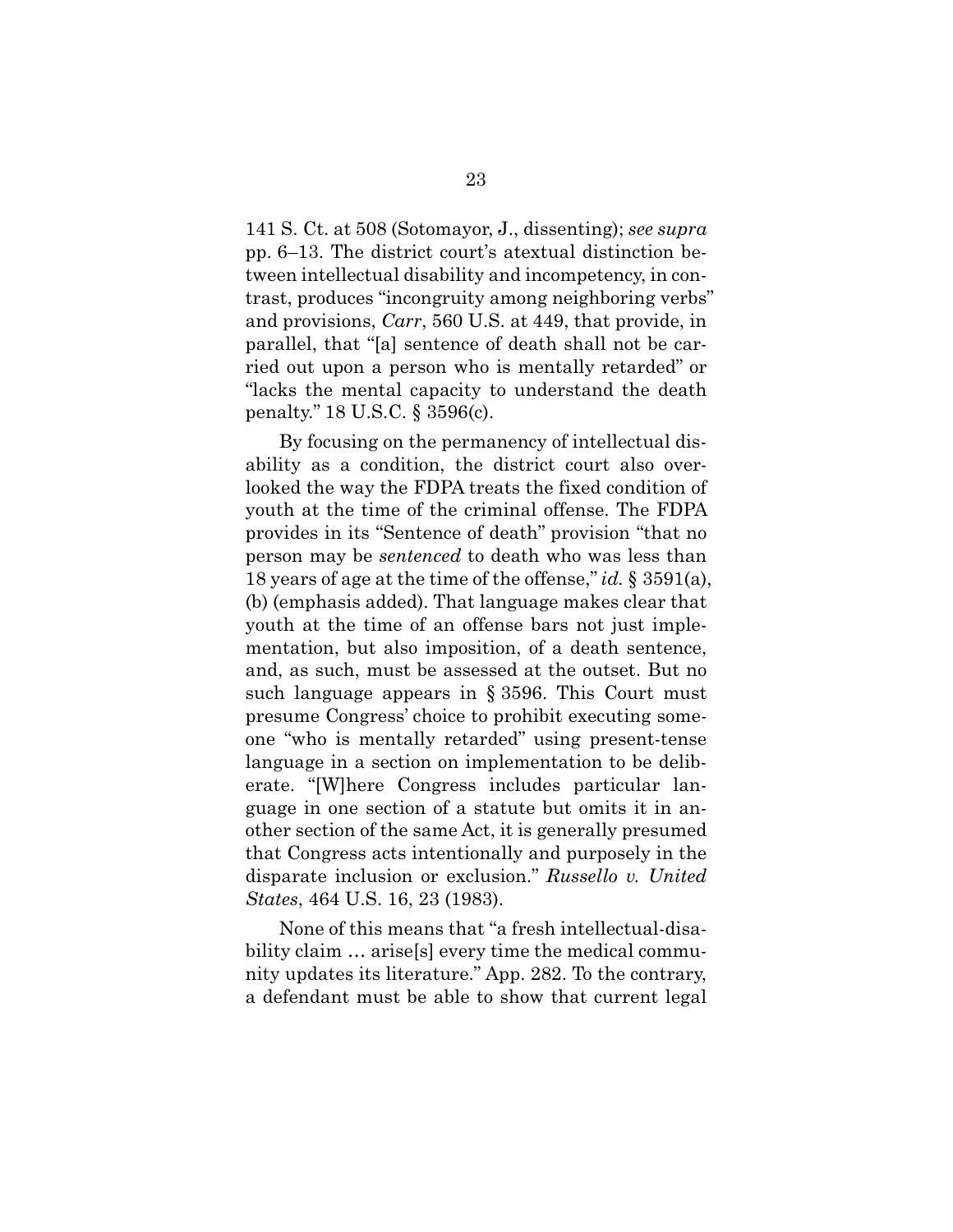and diagnostic standards have materially advanced *i.e.*, that he is intellectually disabled under current standards even if he had an intellectual-disability claim denied earlier under outdated standards. Because that showing is likely to be demanding, there is little reason to worry that interpreting § 3596(c) according to its plain text will lead to "repeated litigation." App. 281.

Finally, the district court suggested that Mr. Johnson cannot raise a  $\S 3596(c)$  claim because he was sentenced "to death under the now-repealed sentencing provisions of 21 U.S.C. § 848, rather than the FDPA." App. 271–72 n.5. But § 3596(c) provides that "[a] sentence of death," without qualification, "shall not be carried out upon a person who is mentally retarded," or upon someone who is mentally incompetent. 18 U.S.C. § 3596(c). Section 3596(a), in contrast, addresses the method of execution for "[a] person who has been sentenced to death *pursuant to this chapter*." *Id.* § 3596(a) (emphasis added). Congress' omission of such limiting language in § 3596(c) (and other FDPA provisions, *e.g.*, § 3597) must be presumed intentional, *see, e.g.*, *Russello*, 464 U.S. at 23. Regardless, as the district court acknowledged, "§ 848(*l*) and § 3596(c) contain identically worded prohibitions on executing intellectually disabled individuals," App. 272 n.5; *see supra* pp. 13–14, so § 848(*l*) too bars execution of an individual who is intellectually disabled under current legal and diagnostic standards.

Mr. Johnson's case merits this Court's review. "If [his] death sentence is carried out today, **the United States will execute an intellectually disabled person**, which is unconstitutional." App. 814 (bolding in original).